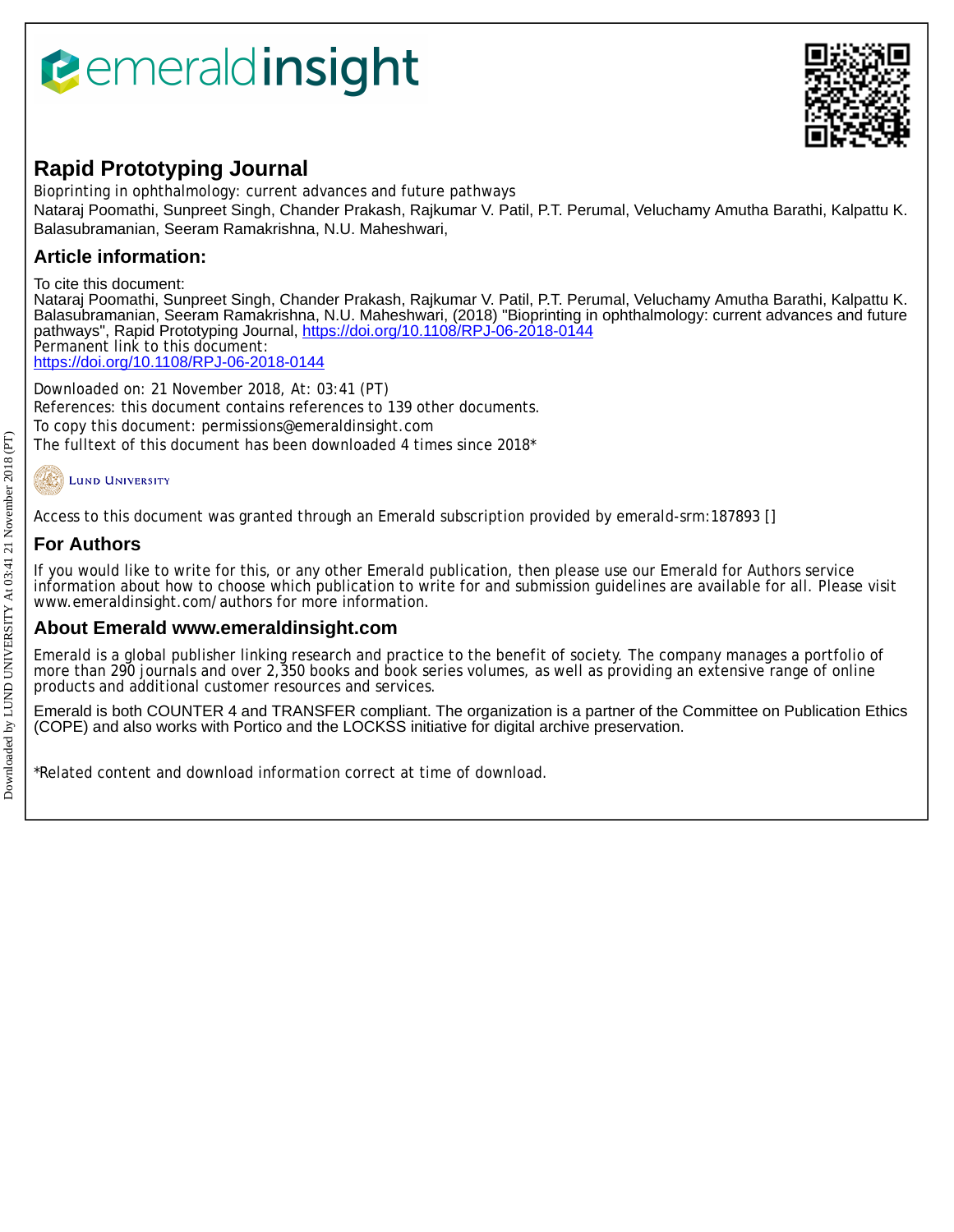## Bioprinting in ophthalmology: current advances and future pathways

Nataraj Poomathi

Centre for Nanofibers and Nanotechnology Initiative, National University of Singapore, Singapore, and Organic and Bioorganic Chemistry Division, CSIR-Central Leather Research Institute, Chennai, India

Sunpreet Singh

School of Mechanical Engineering, Lovely Professional University, Phagwara, India

Chander Prakash School of Mechanical Engineering, Lovely Professional University, Jalandhar, India

Rajkumar V. Patil Singapore Eye Research Institute, Singapore and Okyo Pharma Ltd., Doylestown, Pennsylvania, USA

P.T. Perumal

Organic and Bioorganic Chemistry Division, CSIR-Central Leather Research Institute, Chennai, India

Veluchamy Amutha Barathi

Translational Preclinical Model Platform, Singapore Eye Research Institute, Singapore and Department of Ophthalmology, Yong Loo Lin School of Medicine, National University of Singapore, Singapore and Ophthalmology Academic Clinical Research Program, DUKE-NUS Graduate Medical School, Singapore

> Kalpattu K. Balasubramanian Department of Biotechnology, Indian Institute of Technology Madras, Guindy, India

Seeram Ramakrishna Centre for Nanofibers and Nanotechnology Initiative, National University of Singapore, Singapore, and

N.U. Maheshwari

Organic and Bioorganic Chemistry Division, CSIR-Central Leather Research Institute, Chennai, India

#### Abstract

Purpose – Bioprinting is a promising technology, which has gained a recent attention, for application in all aspects of human life and has specific advantages in different areas of medicines, especially in ophthalmology. The three-dimensional (3D) printing tools have been widely used in different applications, from surgical planning procedures to 3D models for certain highly delicate organs (such as: eye and heart). The purpose of this paper is to review the dedicated research efforts that so far have been made to highlight applications of 3D printing in the field of ophthalmology.

Design/methodology/approach – In this paper, the state-of-the-art review has been summarized for bioprinters, biomaterials and methodologies adopted to cure eye diseases. This paper starts with fundamental discussions and gradually leads toward the summary and future trends by covering almost all the research insights. For better understanding of the readers, various tables and figures have also been incorporated.

Findings – The usages of bioprinted surgical models have shown to be helpful in shortening the time of operation and decreasing the risk of donor, and hence, it could boost certain surgical effects. This demonstrates the wide use of bioprinting to design more precise biological research models for research in broader range of applications such as in generating blood vessels and cardiac tissue. Although bioprinting has not created a significant impact in ophthalmology, in recent times, these technologies could be helpful in treating several ocular disorders in the near future.

Originality/value – This review work emphasizes the understanding of 3D printing technologies, in the light of which these can be applied in ophthalmology to achieve successful treatment of eye diseases.

**Keywords** Advanced manufacturing technologies, Health, Medical care, Body systems and organs

Paper type Literature review

The current issue and full text archive of this journal is available on Emerald Insight at: www.emeraldinsight.com/1355-2546.htm



Rapid Prototyping Journal © Emerald Publishing Limited [ISSN 1355-2546] [DOI [10.1108/RPJ-06-2018-0144\]](http://dx.doi.org/10.1108/RPJ-06-2018-0144)

Dr N. Poomathi would like to thank the Department of Science and Technology (DST), New Delhi, India, for the award of the Women Scientist Fellowship under Women Scientist Scheme (WOS-A).

Received 12 June 2018 Revised 8 August 2018 Accepted 8 August 2018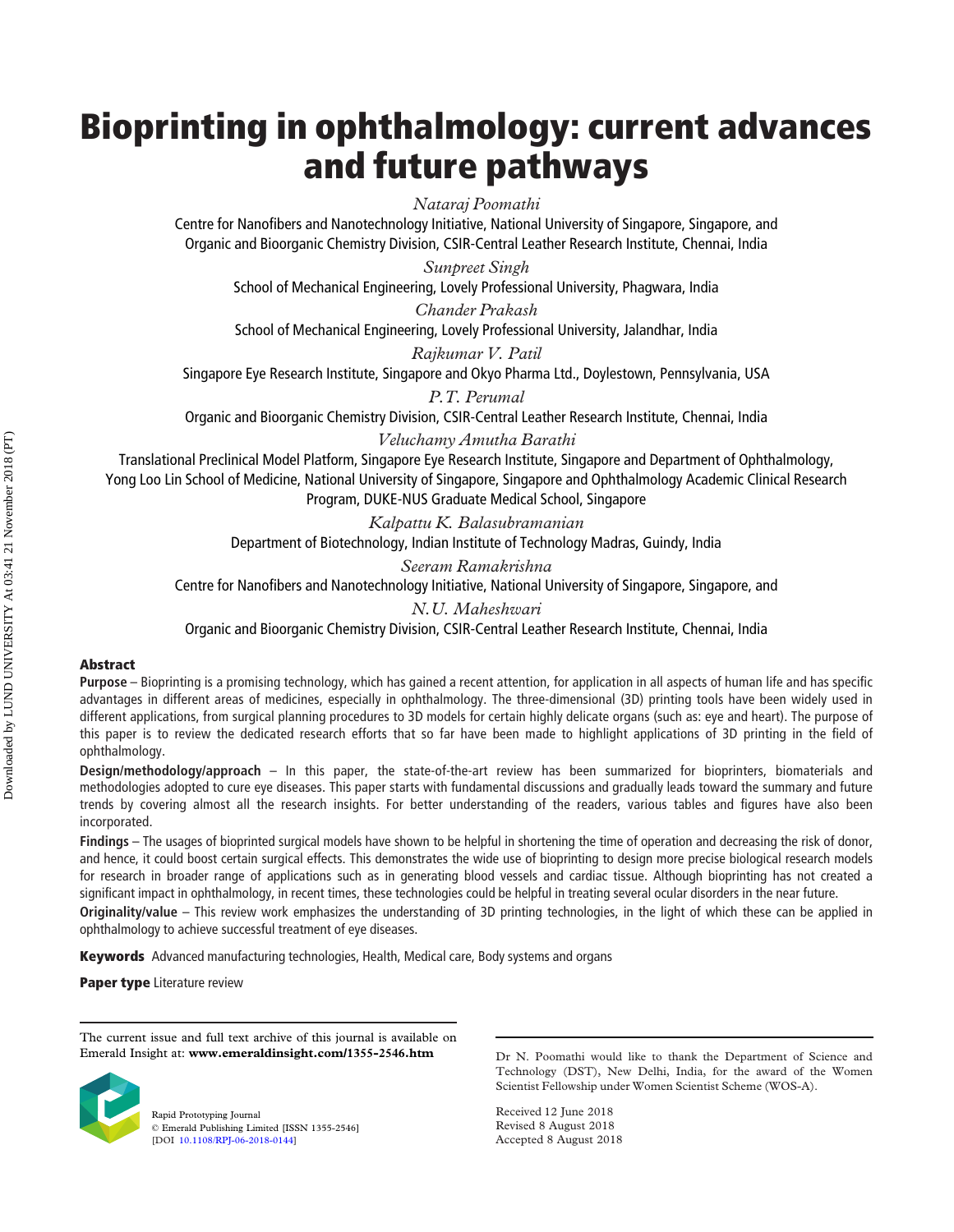#### 1. Introduction

Three-dimensional (3D) printing in the area of rapid prototyping, rapid manufacturing and rapid tooling (Ho [et al.](#page-16-0), [2015;](#page-16-0) [Jerez-Mesa](#page-16-1) et al., 2017) has provided excellent service since 30 years. Owing to tremendous benefits offered by 3D printers, now, its accessibility for industrial and hobbyist users has drastically increased during the recent decade [\(Stansbury](#page-18-0) [and Idacavage, 2016](#page-18-0)). Globally, the sale of printing devices, their workhorse materials and utility with respect to industries has also grown over 33 per cent in past three years ([Wohlers](#page-18-1) [and Caffrey, 2015](#page-18-1)). The IDTechEx report in The Guardian highlighted that the medical market is expected to grow about \$867m by 2025, wherein the inclusion of 3D printed organs and tissues would be of average potential of \$6bn in a decade [\(Butler, 2014;](#page-15-0) [IDtechex, 2014](#page-16-2)). Interestingly, evolutions of 3D printer are not only limited to the manufacturing hubs but also are becoming the parts of educational institutes, public libraries and research laboratories ([Jerez-Mesa](#page-16-1) et al., 2017). The 3D printing process works on the lines of the additive manufacturing (AM) principle which illustrates the layer-uponlayer joining of feedstock with the help of external stimulation [\(ASTM F2792-12a, 2012](#page-14-0); [Slotwinski, 2014](#page-18-2); Sood [et al.](#page-18-3), [2009\)](#page-18-3). The functional and non-functional parts are built using computer-aided design (CAD)/computer-aided manufacturing (CAM)-based software packages that transform a computer design into physical part in an additive manner.

This technique is widely adopted similar to 2D printing on the surface of paper. Using 3D printing, it is possible to print guns, clothing and designer jewelry and car parts. These technologies are more advent in the medical fields and have the possibilities to revolutionize surgical and medical fields. Ample numbers of literature reports are investigated on both cell culture and 3D printing in terms of vascular networks, fabrication of blood vessels, bandages, ears, bones, exoskeletons, dental prosthetics and windpipes ([Schubert](#page-17-0) et al., [2014;](#page-17-0) [Fedorovich](#page-15-1) et al., 2011; [Mannoor](#page-17-1) et al., 2013). Very soon, the potential of emerging 3D printing technologies will be witnessed in materials science and cell biology. Furthermore, this technology is applied to manufacture medical devices such as splints and stents for clinical usage [\(Fielding](#page-15-2) et al., 2012). This technology is also applied by the research communities to generate prototypes for all special parts, kinds and novel designs collectively with structural models with specific designs. 3D printing methods are fairly non-economical to obtain specific products, and the existing materials must meet certain specifications in accordance with the products.

It is widely adopted for designing complex parts and it can replace a congregated device as a single fabricated device. In addition, 3D printing has a significant impact on manufacturing sector mainly to improve reliability, build speed and intuitive user interfaces. Different materials have been designed based on 3D printing to meet the manufacturing scope especially for research institutions; independent materials supply companies and machine manufacturers [\(Zopf](#page-19-0) et al.[, 2013\)](#page-19-0). The most difficult situation in developing a new material is the requirement of processing conditions along with phase change. Currently, AM techniques are regarded as one of the latest and the best ways available for building human specific structures via using biological/biocompatible materials (Fahad et al.[, 2013](#page-15-3)). In case of AM, problems in placing multiple cells, biomaterials and active molecules within defined contours is one of the critical barriers in controlling the architecture of the resulting products. As an answer to aforementioned barriers, the latest bioprinting technology has the ability to construct 2D and 3D structures with high precision and proper placement of cells, biomaterials and bio-molecules at decided sites (Hoch et al.[, 2014\)](#page-16-3).

The 3D bioprinter can print liquids mixtures within 50°C-150°C temperature frame and also print a wider range of biomaterials, including ceramics, cells, proteins, hydrogels, biodegradable polymers, etc. In the history of bioprinting, the step was taken by Thomas Boland in 2000, at Clemson University, as he positioned bacteria mixture inside an ink cartridge and then followed by printing a bio structure using an ordinary ink-jet printer. Upon successful achievement, he filed and granted a patent in 2003 and 2006. Further, Dr Gabor Forgacs (Professor of Missouri University, USA) defined the development of cellular bio-ink and established Novogen bioprinting platform (Seol et al.[, 2014\)](#page-18-4). Noticeably, the development of various bio-ink materials enabled the scientists to precisely manipulate the biological and biochemical *in-vivo* environments of living beings to create the complex biological constructs through cells ([Hospodiuk](#page-16-4) et al., 2017).

In 2007, the first advanced bioprinter, NovoGen MMX, was constructed by his group and commercialized by Orgonovo Inc. This printer was very costly that affected its sale. The first publication on bioprinting of organ was made in 2003 by Thomas Boland, Dr Forgacs and Dr Mironov ([Beaman](#page-14-1) et al., [2004;](#page-14-1) [Mironov](#page-17-2) et al., 2003). During 2003-2011, various developments in bioprinting application domain have been made as indicated by [Dababneh and Ozbolat \(2014\).](#page-15-4) [Song](#page-18-5) et al. [\(2010\)](#page-18-5) developed three-axes bioprinting system consisting of system controlled injection syringe. As used in various fields, 3D printing technology could also be beneficial in ophthalmology. This technique is likely to be applied to design different varieties from printing of spectacles to printing of ocular tissues such as cornea and sclera for the research purposes (Shim et al.[, 2012\)](#page-18-6). According to Yap et al. [\(2017\)](#page-19-1), 3D printing has the potential to produce life like bio-models with true physical characteristics to enhance the study of human anatomy and analysis of diseases. In addition, the combination of 3D printing and 3D scanning technology customization of prosthetic 3D printed eye could be designed in just few weeks. The 3D printing technology may adopt in the future for the production of entire new organs to cure specific diseases. The possible ophthalmology applications of 3D printing could be in corneal surgical planning, glaucoma valve design and patient-specific prosthetic ocular implants (Ji et al.[, 2018\)](#page-16-5).

#### 2. Three-dimensional printing technologies

A numerous number of 3D printing techniques are available based on their classes (liquid, solid and powder), as cited by [Moroni](#page-17-3) et al. (2004), [Turner](#page-17-4) et al. (2014), [Shirazi](#page-18-7) et al. (2015), [Singh and Ramakrishna \(2017\).](#page-18-8) Apart from the commercialized techniques, there are numerous in-house developed systems that failed to maintain their market values, for example, layer beams, solid ground curing, Teijin Seiki's solid form system, Meiko's AM system for the jewelry industry, SLP, computer-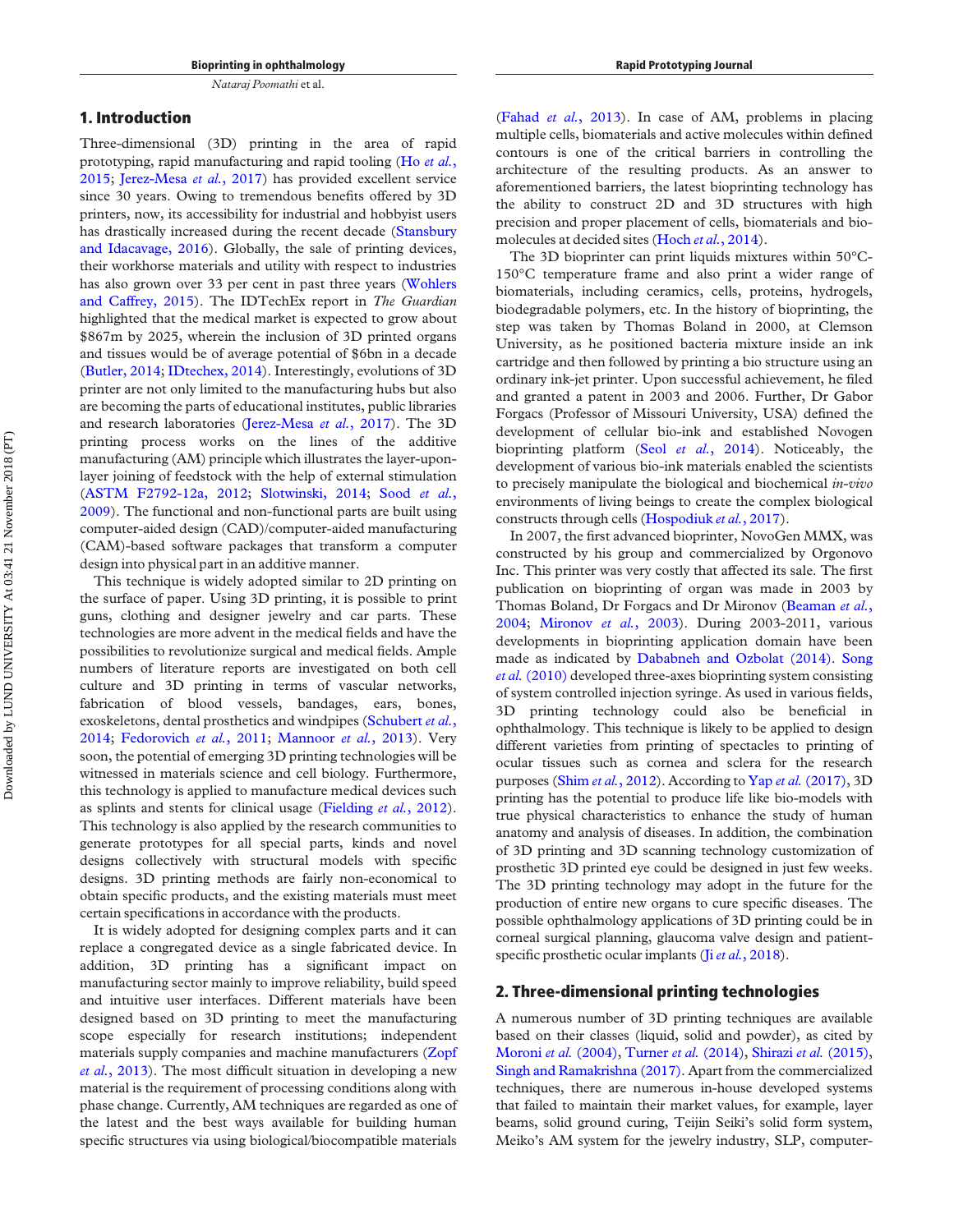assisted laser-active modeling machine, layer modeling system, light sculpting, Plastic Sheet lamination by Solidimension, Paper lamination technology by KIRA, CAM-LEM'S CL 100, ENNEX corporation's offset fabbers, Shape deposition manufacturing process, Direct shell production casting by Soligen, Multiphase jet solidification by Fraunhofer and LASFORM technology by Aeromet corporation.

#### 2.1 Bioprinting techniques

In today's time, bioprinting technologies are gaining much attention due to its ability to overcome many engineering challenges encountered in the field of tissue engineering (TE), Billiet et al. [\(2012\),](#page-15-5) Xu et al. [\(2009\).](#page-19-2) These technologies help in building key TE applications that involve cells, scaffolds and other biological molecules. Various challenges and problems of conventional TE approach, mainly in-terms of geometrical complexity and precision, can be readily solved through bioprinters. These computer-controlled methods have capabilities to assemble near-net shaped 3D objects through layer-wise deposition or layer-wise curing or layer-wise crosslinking of materials. For example, nozzle-based deposition techniques make use of hydro-gels and cells; dropping cell/bioink, as required, printers make cross-linking between adjacent layers; and layers-on-layer cross-linking of synthetic or natural polymers through selective light-based irradiation of single cells. Basically, the process of bioprinting mainly divided into three sequential technological steps (Billiet et al.[, 2012\)](#page-15-5): preprocessing, printing and post-processing. These technological steps start with pre-processing, in which a blueprint of tissue or organ design, using imaging and computer-aided design techniques, is drawn. During printing, cells are seeded onto solid and biodegradable scaffolds and formation of tissue is induced by bio-molecule growth factors. In the last part, the printed structure undergoes tissue remodeling and maturation in an especially designed chamber, bioreactor, which accelerates tissue maturation. Bioprinters can control the shape, size, internal porosity and interconnectivity of a TE services ([Figure 1\)](#page-3-0).

There are basically three types of biological printing systems (such as: laser based, extrusion based and inkjet-based), which vary in their ability to ensure the deposition accuracy, stability, and viability of cells ([Dababneh and Ozbolat, 2014](#page-15-4)). The technologies can further divide into approaches used for fastsolidification of stimuli-sensitive (such as light, heat or chemical) bio-materials. There are three basic approaches, being used for almost all types of bioprinters ([Ozbolat and Yu,](#page-17-5) [2013;](#page-17-5) Jakab et al.[, 2010;](#page-16-6) Steer et al.[, 2003](#page-18-9); [Mironov](#page-17-6) et al., [2009\)](#page-17-6): bio-mimicry, autonomous self-assembly and mini-tissue building. [Table I](#page-4-0) compiles applications, capabilities, workhorse materials and the merits and demerits of available bioprinters, whereas [Table II](#page-5-0) outlines the biomedical practices of bioprinters.

#### 2.1.1 Jetting-based bioprinting

Jetting-based bioprinting [\(Figure 2\)](#page-7-0) is a non-contact type printing technique which is used for generating 2D and 3D biomedical structures by using picolitre bio-ink droplets, layered on substrate [\(Wilson and Boland, 2003;](#page-18-10) [Peltola](#page-17-7) et al., [2008\)](#page-17-7). The jet-based bioprinters can be categorized by the mechanism used to generate the bio-ink droplet (thermal

<span id="page-3-0"></span>



Rapid Prototyping Journal

Note: Reproduced with permission from reference Source: Murphy and Atala (2014)

method, piezoelectric actuator, laser-induced and pneumatic), Lee et al. [\(2009\).](#page-16-7) The thermal method involves the use of a heat generator, which increases temperature locally within the bioink chamber, and this localized heat produces a bubble, ejected as a small droplet. The piezoelectric actuator utilizes piezocrystal pulse actuator triggered by current and finally ejects a small droplet. The thermal and piezoelectric methods are the most widely used phenomenon in jetting-based bioprinting, and due to this, only these delivery mechanisms are being used for commercial printers. In case of laser-induced method, relatively high-resolution patterns can be produced, but cell viability reduced in the printed hydrogels as delivered on the platform. The droplets are generated by an opening and closing of micro valve in case of pneumatic pressure systems. This method is simplest as compared to others and moreover is suitable to eject droplets of picolitre volume, with 20-100  $\mu$ m resolution ([Chang](#page-15-6) et al., 2011).

Low viscous materials (such as: saline,  $CaCl<sub>2</sub>$ , thrombin and fibrogen) have been used as bio-inks for these types of bioprinters [\(deGans and Schubert, 2004\)](#page-15-7). Generally, the mechanical properties of jet-printed structures are weak and the fabrication of durable structures, that can maintain their structures and withstand loads after implantation is not optimal. In this technique, bio-ink is made of cells and biomaterials and used to print living cells in the form of droplets of 10,000- 30,000 cells ([Boland](#page-15-8) et al., 2006). A group of researchers modified the inkjet printer to allow reproducible and precise arrangement of multiple cell types together within the specific matrices to create complex heterogeneous structures [\(Cui and](#page-15-9) [Boland, 2009](#page-15-9)).

Researchers have examined the drawbacks of this printer of blood vessels and heart valves as the hydrogels used in inkjet printers are soft enough to withstand the physiological conditions (Xu et al.[, 2011;](#page-19-3) [Hockaday](#page-16-8) et al., 2012). Notwithstanding these limitations, this printer offers numerous benefits, which involves low cost, high resolution, high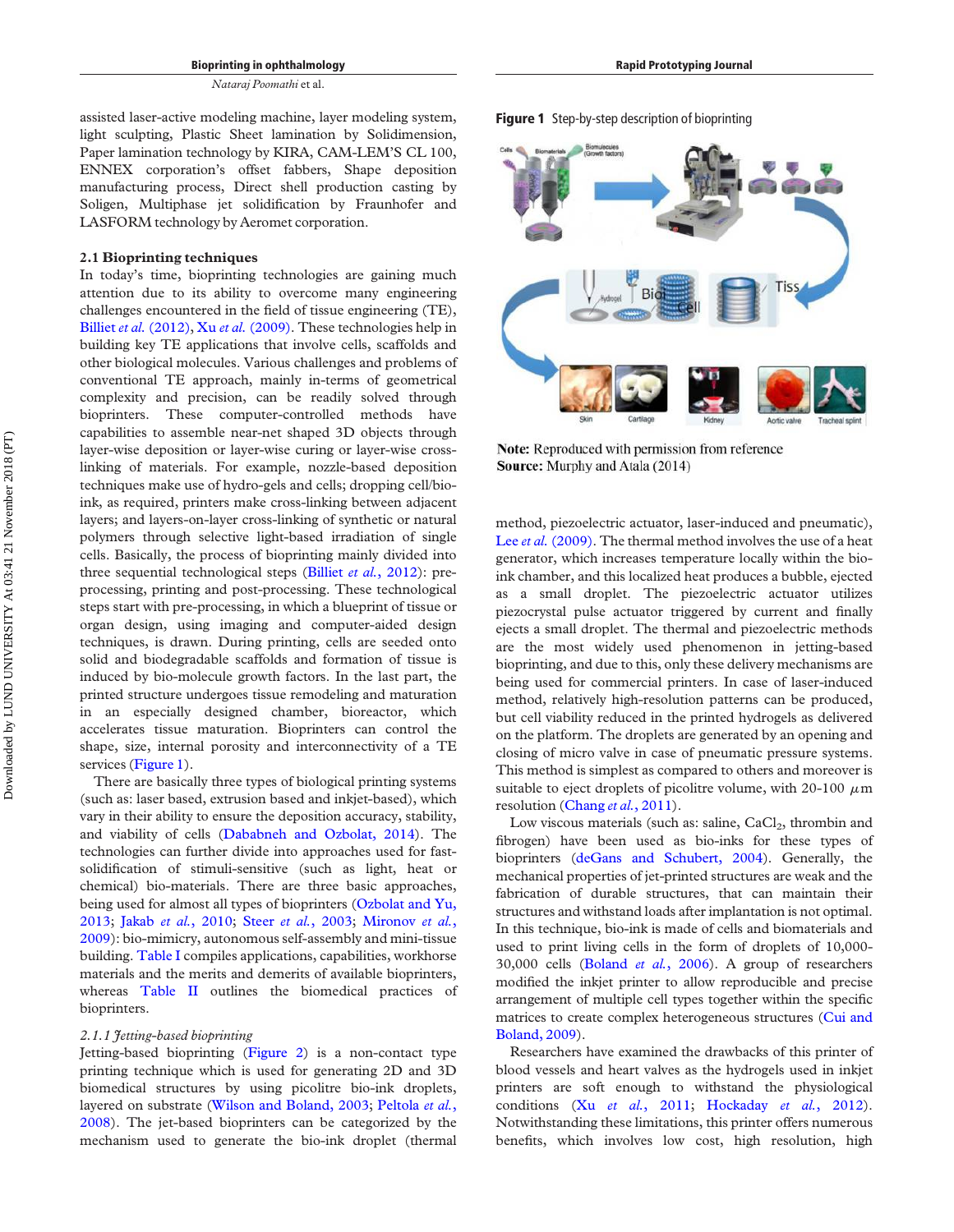<span id="page-4-0"></span>Table I A Comprehensive specification list of bioprinters

| Characteristics/specification           | Ink-jet based                                                                        | <b>Type of bioprinter</b><br><b>Extrusion based</b>                                                                                                                                                                                                                                        | Laser based                                                                               |
|-----------------------------------------|--------------------------------------------------------------------------------------|--------------------------------------------------------------------------------------------------------------------------------------------------------------------------------------------------------------------------------------------------------------------------------------------|-------------------------------------------------------------------------------------------|
| <b>Mechanism of printing</b>            | Deposition of droplets (contact-type)                                                | Pressurized deposition of                                                                                                                                                                                                                                                                  | Light or heat evaporation and                                                             |
|                                         |                                                                                      | biomaterials (contact-type)                                                                                                                                                                                                                                                                | thereafter deposition (non-<br>contact type)                                              |
| <b>Printing speed</b>                   | Fast $\left($ < 10,000 droplets/s)                                                   | Slow                                                                                                                                                                                                                                                                                       | Medium                                                                                    |
| <b>Droplet size</b>                     | 50-300lm                                                                             | $100$ lm $-1$ mm                                                                                                                                                                                                                                                                           | $>20$ lm                                                                                  |
| <b>Material viscosities</b>             | $3.5 - 12$ mPa/s                                                                     | 30 mPa/s to $>6 \times 107$ mPa/s                                                                                                                                                                                                                                                          | $1 - 300$ m $Pa/s$                                                                        |
| <b>Cell densities</b>                   | Low, $<$ 106 cells/ml                                                                | High, cell spheroids                                                                                                                                                                                                                                                                       | Medium, 108 cells/ml                                                                      |
| <b>Cell viability</b>                   | >85%                                                                                 | 40-80%                                                                                                                                                                                                                                                                                     | >95%                                                                                      |
| <b>Resolution</b>                       | Medium                                                                               | Medium to low                                                                                                                                                                                                                                                                              | High                                                                                      |
| <b>Multi-cellular feasibility</b>       | Yes                                                                                  | Yes                                                                                                                                                                                                                                                                                        | Yes                                                                                       |
| <b>Throughput</b>                       | High                                                                                 | Medium-low                                                                                                                                                                                                                                                                                 | Low                                                                                       |
| <b>Mechanical/structural integrity</b>  | Low                                                                                  | High                                                                                                                                                                                                                                                                                       | Low                                                                                       |
| <b>Fabrication time</b>                 | Medium                                                                               | Short                                                                                                                                                                                                                                                                                      | Long                                                                                      |
| <b>Processing modes</b>                 | Mechanical and thermal                                                               | Mechanical, thermal and<br>chemical                                                                                                                                                                                                                                                        | Optical                                                                                   |
| <b>Control of single-cell printing</b>  | Low                                                                                  | Medium                                                                                                                                                                                                                                                                                     | High                                                                                      |
| <b>Gelation speed</b>                   | High                                                                                 | Medium                                                                                                                                                                                                                                                                                     | High                                                                                      |
| <b>Materials</b><br><b>Printer cost</b> | Low-viscosity suspension of living cells,<br>bio-molecules and growth factors<br>Low | Hydrogel, melt, cells, proteins<br>and ceramic materials.<br>solutions, pastes, or<br>dispersions of low to high<br>viscosity, PLGA, tricalcium<br>phosphate (TCP), collagen and<br>chitosan, collagenalginate-<br>silica composites coated with<br>HA, and agarose with gelatin<br>Medium | Hydrogel, media, cells,<br>proteins and ceramic materials<br>of varying viscosity<br>High |
| Advantageous                            | Affordable and versatile                                                             | Multiple compositions and<br>good mechanical Properties                                                                                                                                                                                                                                    | High accuracy, single cell<br>manipulation and high-<br>viscosity material                |
| <b>Disadvantageous</b>                  | Low viscosity prevents build-up in 3D<br>and low strength                            | Shear stress on nozzle tip wall,<br>limited biomaterial used and<br>relatively low accuracy                                                                                                                                                                                                | Cell-unfriendly, low scalability<br>and low viscosity prevents<br>build-up in 3D          |

Source: Malda et al. [\(2013\)](#page-15-11), [Wu and Ringeisen \(2010\)](#page-18-13), Raof et al. [\(2011\),](#page-17-10) [Keriquel](#page-16-10) et al. (2017), Moon et al. [\(2011\)](#page-17-11), Duan et al. [\(2013\),](#page-15-12) Chien et al. (2013), [Guillemot](#page-15-13) et al. (2010), Lim et al. [\(2010\)](#page-16-11), Ali et al. [\(2014\),](#page-14-3) Xu et al. [\(2014\)](#page-18-14), [Bernhard](#page-14-4) et al. (2016), [Sawkins](#page-17-12) et al. (2015)

speed and compatibility with many biological materials. Applications of jetting-based 3D printers in ophthalmology are not new, but the growth of this technology in this particular field of application is very slow due to numerous facts which include unavailability of the suitable workhorse materials, precision while printing, change in the chemical and physical properties of materials upon exposure to heat or pneumatic pressure and majorly cost constraints associated with printers. Half a decade ago, researchers at Princeton University demonstrated the solution for fabricating micrometer scale mid infra-red lenses of  $10-350 \mu m$ diameter and 10-700 focal lengths, especially for integrated optics using inkjet printer [\(Sanchez](#page-17-8) et al., 2011). Similarly, Sung et al. [\(2015\)](#page-18-11) fabricated flexible optical lenses by in situ curing liquid polydimethylsiloxane droplets on a preheated smooth surface with an inkjet printing process. Recently, researchers outlined the detailed study of fabrication ARPE-19 and photo-receptors retina for the treatment of various retina problems.

In 2013, an inkjet-based printer was first time used for printing of the adult eye cells for producing customized tissue implants with the hope of curing various types of genetic and accidental blindness. The research team faced failures at the first instance as the optic nerves cells of the rats, which they tried as a pilot experimentation, failed due to fragility issues (Jose et al.[, 2016\)](#page-16-9). It seems logical if one could use the category of those materials that can provide ease of jetting along with precision with minimal aid of heating or pressure [\(Bakhshinejad and D](#page-14-2)'souza, [2015\)](#page-14-2) for reducing collapsibility and discontinuity in the bio-ink stream ([Castrejon-Pita](#page-15-10) et al., 2013). However, the development of such materials is itself a virgin field of study and would take lot of expertise, time and expenditures. Furthermore, manufacturing with jetting-based bioprinters challenge the chemists and materials scientists to find out the ways of delivering both structural and functional materials in liquid form at times (Wu et al.[, 2016\)](#page-18-12). Another area to work is to eliminate the purely usage of biological material in liquid form and to develop a novel deposition method that could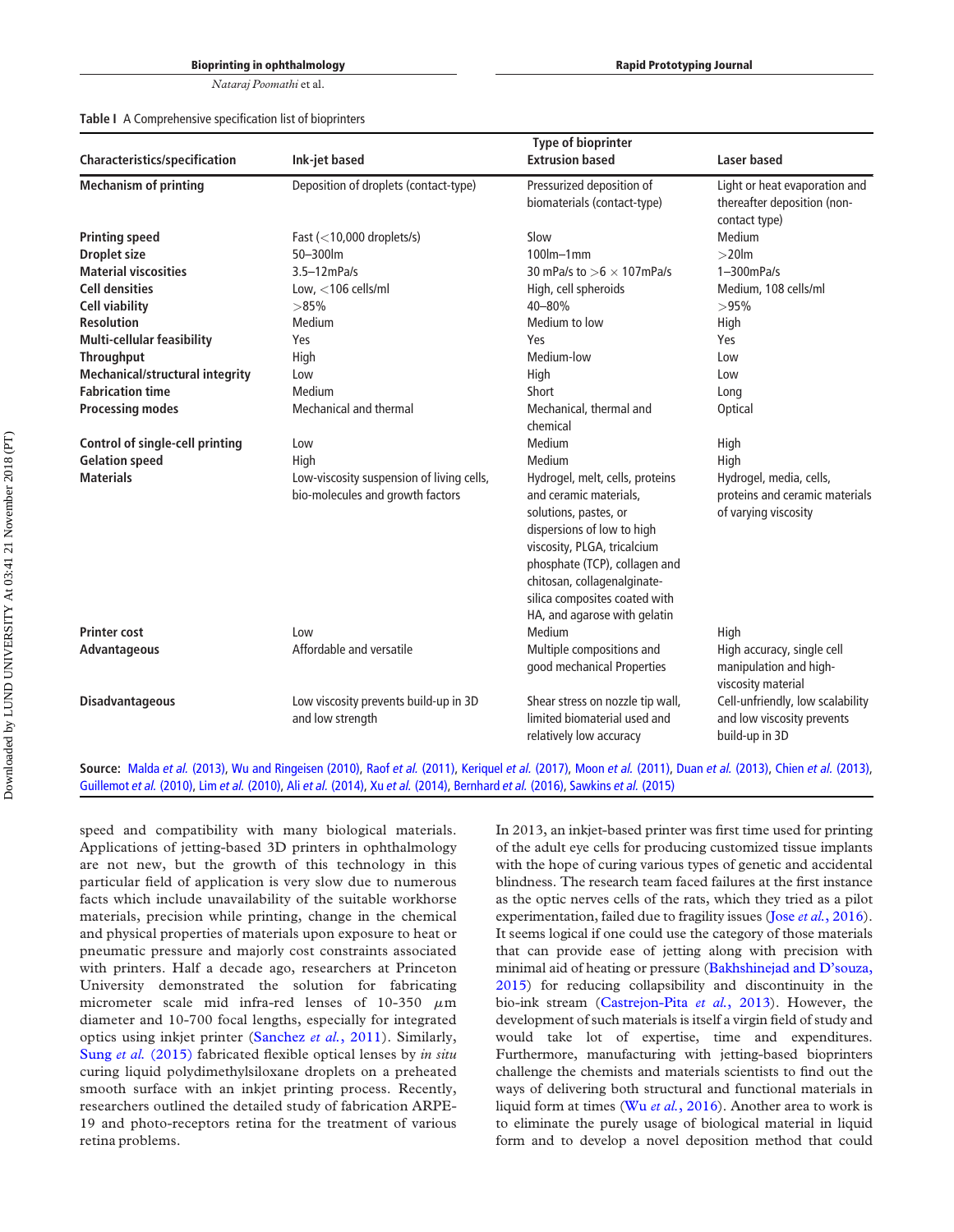| i                        |
|--------------------------|
|                          |
|                          |
|                          |
| l                        |
| I                        |
|                          |
| l                        |
|                          |
|                          |
|                          |
|                          |
|                          |
|                          |
| <br> <br> <br> <br> <br> |
| ı                        |
| I                        |
|                          |
|                          |
| ı                        |
|                          |
|                          |
|                          |
|                          |
|                          |
|                          |
|                          |
|                          |
|                          |
|                          |
|                          |
|                          |

Table II List of practices with bioprinters Table II List of practices with bioprinters

<span id="page-5-0"></span>

|                | Type of            |                                                                                                                                    |                                                                                                                                                                  |                                                                                                                                                                                                                                                                                                                |                                          |
|----------------|--------------------|------------------------------------------------------------------------------------------------------------------------------------|------------------------------------------------------------------------------------------------------------------------------------------------------------------|----------------------------------------------------------------------------------------------------------------------------------------------------------------------------------------------------------------------------------------------------------------------------------------------------------------|------------------------------------------|
| S. No.         | bioprinter         | Purpose                                                                                                                            | Material used                                                                                                                                                    | Remarks                                                                                                                                                                                                                                                                                                        | Ref.                                     |
|                | based<br>Inkjet    | printing spatially direct adult stem cells<br>Micro-environments engineering for<br>toward muscle- and bone-like<br>subpopulations | Fibrin-coated glass slides                                                                                                                                       | This approach can be useful for understanding cell behaviors<br>to immobilized biological patterns and could have potential<br>applications for regenerative medicine                                                                                                                                          | Phillippi et al. (2008)                  |
| $\sim$         |                    | tissue constructs with multiple cell types<br>Construction of complex heterogeneous                                                | Human amniotic fluid-derived stem cells,<br>canine smooth muscle cells and bovine<br>endothelial cells<br>aortic                                                 | Each printed cell types maintained their viability and normal<br>into functional tissues with adequate vascularization in vivo<br>proliferation rates, phenotypic expression and physiological<br>The bio-printed constructs were able to survive and mature<br>functions within the heterogeneous constructs. | Xuetal. (2013)                           |
| S              |                    | To study droplet formation process during<br>drop-on-demand of living cell                                                         | Fibroblasts cells and alginate hydrogel                                                                                                                          | As the cell concentration of bio-ink increased, the droplet size<br>and velocity decrease, the formation of satellite droplets was<br>suppressed, and the breakup time was increased                                                                                                                           | Xuetal. (2014)                           |
| 4              |                    | 3D fabrication of origami structures with<br>designed images                                                                       | Gel precursor solution, gel reactant and<br>HeLa cells                                                                                                           | Highly complex gel structures were successfully fabricated<br>both with and without living cells                                                                                                                                                                                                               | Arai et al. (2011)                       |
| 5              |                    | Designed seeding of individual living cells                                                                                        | Bovine endothelial<br>Cells                                                                                                                                      | Living cells were safely ejected by inkjet printing onto culture<br>disks and were adhered and proliferated                                                                                                                                                                                                    | Nakamura et al. (2005)                   |
| G              |                    | Printing of micro-vessels                                                                                                          | Solution of alginate, BSA and HEPES                                                                                                                              | Following triggered dissolution of the alginate, endothelial<br>cells migrated to scaffold periphery, spread and formed a<br>confluent monolayer                                                                                                                                                               | Hewes et al. (2017)                      |
| r              |                    | Printing of paraffin wax for cell patterning<br>applications                                                                       | Rat RN22 Schwann cells and dermal<br>fibroblasts                                                                                                                 | Wax constructs were able to be removed from the substrate<br>Human dermal fibroblasts and RN22 Schwann cells were<br>proliferate within the fabricated patterns.<br>at any stage after cell seeding                                                                                                            | Tse et al. (2016)                        |
| $\infty$       | Extrusion<br>based | Alginate-based tubular constructs using<br>multi-nozzle extrusion-based technique                                                  | buffered saline solution and xanthan gum<br>Sodium alginate powder, phosphate-                                                                                   | Limitation of this method was induced shrinkage during the<br>The bio-printed constructs were not only permitted cell<br>cross-linking process                                                                                                                                                                 | Tan and Yeong (2014)<br>Liuet al. (2017) |
| თ              |                    | Shear-thinning gelatin methacryloyl bio-<br>inks                                                                                   | fetal bovine serum, penicillin-streptomycin<br>hydroxyethoxy)-2-methylpropiophenone<br>Gelatin, methacrylic anhydride, GelMA,<br>and $2$ -hydroxy- $4'$ - $(2$ - | spreading at lower concentrations of the GeIMA physical<br>survival but also enhanced cell proliferation as well as                                                                                                                                                                                            |                                          |
| $\overline{1}$ |                    | To investigate thermal degradation                                                                                                 | PLGA with a lactic acid/glycolic acid                                                                                                                            | Severe thermal degradation was observed in the scaffold<br>group prepared by the syringe type dispensing module                                                                                                                                                                                                | Lee et al. (2016)                        |
|                |                    | Cartilage bioprinting                                                                                                              | iodocetamide, calcium chloride, D-mannitol,<br>Pronase, collagenase, chondroitinase,<br>formaldehyde<br>dithiothreitol,                                          | chondrocytes significantly compromised cell proliferation,<br>Extruding the alginate sulfate/nano-cellulose bio-ink and<br>when using small diameter nozzles and valves                                                                                                                                        | Müller et al. (2017)                     |
| $\overline{1}$ |                    | constructs using multi nozzle extrusion<br>Printing of alginate based tubular                                                      | Sodium alginate powder, PBS solution,<br>Xanthan gum and calcium chloride<br>and L-ascorbic acid                                                                 | The process allowed printing taller structures                                                                                                                                                                                                                                                                 | (continued)<br>Tan and Yeong (2015)      |

Bioprinting in ophthalmology Nataraj Poomathi et al.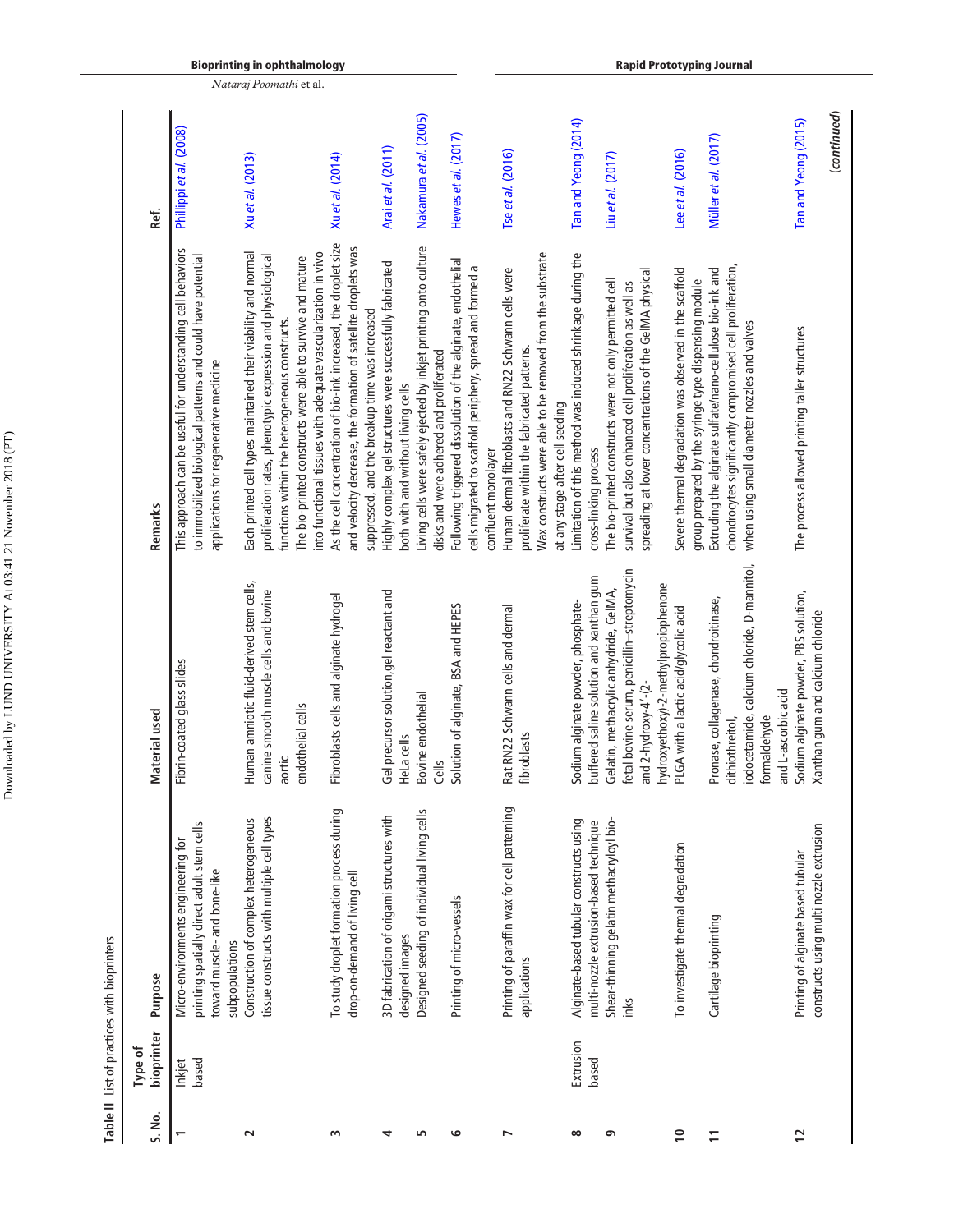| bioprinter<br>Type of | Purpose                                                                                  | Material used                                                                                                                      | Remarks                                                                                                                                                                                                                                                                                                                                                        | Ref.                     |
|-----------------------|------------------------------------------------------------------------------------------|------------------------------------------------------------------------------------------------------------------------------------|----------------------------------------------------------------------------------------------------------------------------------------------------------------------------------------------------------------------------------------------------------------------------------------------------------------------------------------------------------------|--------------------------|
|                       | Iwo step printing of photo-cross-linkable<br>hyaluronan-gelatin hydrogels                | HepG2 C3A, Int-407, and NIH 3T3 cells,<br>ethanolamide derivative of gelatin and<br>methacrylated hyaluronic acid<br>methacrylated | in culture and gradually remodeled the synthetic extracellular<br>Cells encapsulated within this printed construct were viable<br>matrix environment to a naturally secreted extracellular<br>matrix                                                                                                                                                           | Skardal et al. (2010)    |
|                       | Printing of tissue with high cell density and<br>micro scale organization                | umbilical vein endothelial cell line Eahy926<br>Rabbit carcinoma cell line B16 and human                                           | Laser assisted cell printer can deposit cells with a micro scale<br>resolution, at a speed of 5kHz and with computer assisted<br>geometric control                                                                                                                                                                                                             | Guillotin et al. (2010)  |
|                       | Alginate gelation induced cell death<br>prepared with laser bioprinters                  | Solution of sodium alginate solution and<br>NIH 3T3 mouse fibroblast cells                                                         | The cell viability decreased after 24h incubation because of<br>viability after 24h incubation, mainly due to the protective<br>the forming thick gel membrane that reduces nutrient and<br>cushion effect of forming gel membrane during droplet<br>Two-minute gelation was observed to increase the cell<br>oxygen diffusion from culture medium<br>landing. | Gudapati et al. (2014)   |
|                       | Printing of cells into 3D scaffolds                                                      | poly(ethylene glycol) diacrylate and ovine<br>endothelial cells                                                                    | photon polymerization provided a route for the realization of<br>The combination of laser induced forward transfer and two-<br>3D multi-cellular tissue constructs                                                                                                                                                                                             | Oysianikov et al. (2010) |
|                       | Dispensing pico to nano-litre of a natural<br>hydrogel                                   | Hydrogel of alginate and ethylene-<br>diaminetetraacetic<br>acid blood plasma                                                      | The existence of a counter jet had been proven, verifying the<br>linear relationship at a constant viscosity and layer thickness<br>Laser pulse energy and printed droplet volume had a nearly<br>in the energy regime<br>predicted bubble.                                                                                                                    | Gruene et al. (2010)     |
|                       | Creating on demand patterns of human<br>osteoprogenitor cells and<br>nano-hydroxyapatite | nano-hydroxyapatite bio-ink and MG63 cell                                                                                          | spreading, proliferation and differentiation capacity over time<br>While physicochemical properties of nano-hydroxyapatite<br>were not altered by the printing process, cell adhesion,                                                                                                                                                                         | Catros et al. (2011)     |
|                       | In-situ printing of mesenchymal stromal<br>cells                                         | Mesenchymal stromal cells, collagen and<br>nano-hydroxyapatite                                                                     | Their approach allowed using different ribbons with distinct<br>cell types and bio inks on the same platform                                                                                                                                                                                                                                                   | Keriguel et al. (2017)   |
|                       | Laser assisted ultrafast hydrogel photo-<br>cross-linking method                         | GeIMA hydrogel and NIH 3T3 fibroblast<br>Gells                                                                                     | aser bioprinting within 10sec with over 90% cell viability<br>Hydrogel with a diameter of 8mm was cross-linked using                                                                                                                                                                                                                                           | Wang et al. (2016)       |

Bioprinting in ophthalmology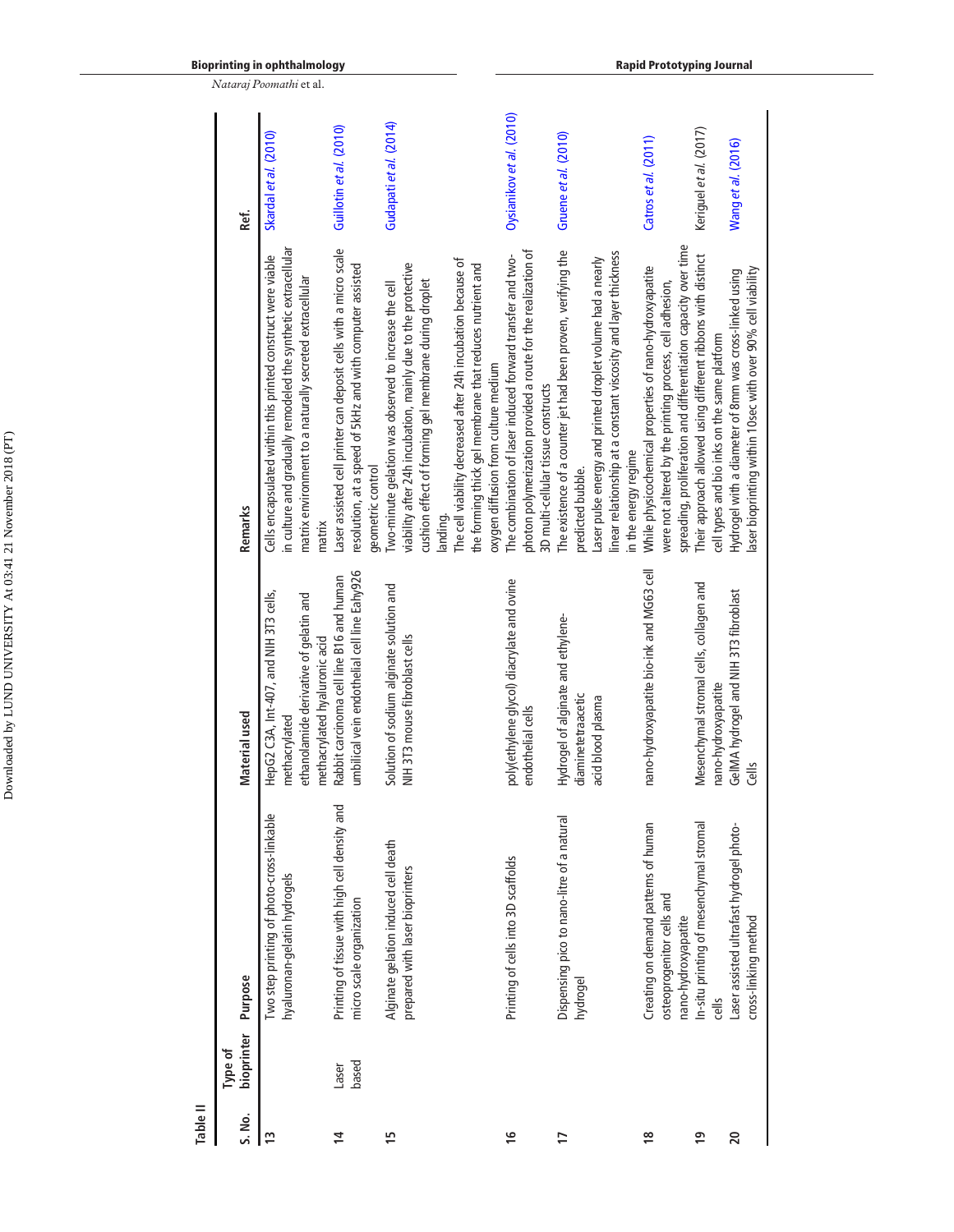<span id="page-7-0"></span>Figure 2 Jetting-based bioprinters



Notes: (a) Piezo-electrical actuator; (b) thermal; (c) pneumatic pressure; (d) laser energy. Reproduced with permission from reference

Source: Seol et al. (2014)

allow other category of materials involving powders, ceramics, and thereby combinations. In the future, printing of jetting printing of ophthalmological parts (like: artificial lenses, conjunctiva, sclera, corneas, glaucoma valves and implants) would be highly customized and in situ-based wherein such parts could be printed in the human body during surgical treatments. The jetting-based bioprinters should be available with ergonomically refined features designed for the surgeons [\(Lupeanu](#page-17-17) et al., 2010).

#### 2.1.2 Extrusion-based bioprinting

Extrusion-based bioprinting systems [\(Figure 3](#page-7-1)) work with a continuous, long filament of a bio-material made with cells

<span id="page-7-1"></span>**Figure 3** Extrusion-based bioprinting



Notes: (a) Piston; (b) pneumatic pressure. Reproduced with permission from reference Source: Bernhard et al. (2016)

mixed with in hydrogel and develop the organs structures through a micro-nozzle. This printer is also referred as microextrusion bioprinters and pressure-assisted bioprinters. The extrusion bioprinters have been used to fabricate multiple tissue types, including aortic valves [\(Duan and Wang, 2013\)](#page-15-17), branched vascular trees (Li et al.[, 2016\)](#page-16-16), in vitro pharmokinetic [\(Norotte](#page-17-18) et al., 2009) and tumor models [\(Cui and Boland,](#page-15-9) [2009\)](#page-15-9). The most common methods to extrude biological materials for bioprinters are pneumatic [\(Norotte](#page-17-18) et al., 2009) or mechanical piston or screw ([Fedorovich](#page-15-18) et al., 2009) dispensing systems. Piston-driven deposition generally provides more direct control over the flow of bi-oink through the nozzle as material flow may get delayed due to compression of gas in pneumatic systems. Cell-laden hydrogel can be dispensed by using pneumatic pressure or a syringe pump, and the amount dispensed can be controlled by adjusting the level of pressure or simply piston displacement ([Malda](#page-17-9) et al., 2013; [Landers](#page-16-17) et al., [2002\)](#page-16-17). Once the organ or structure is printed, it is solidified or fixed either physically or chemically. One of the biggest advantageous of extrusion-based bioprinters is that they allow a wider selection of biomaterials and even dense biomaterial can be easily printed through micro-nozzle.

Extrusion-based bioprinting was to deposit different cell types loaded in a wide range of biocompatible hydrogels ([Lee](#page-16-18) et al.[, 2010\)](#page-16-18). Hepatocytes and adipose-derived stromal cells were used together with gelatin/chitosan hydrogels to engineer artificial liver tissue constructs through extrusion type bioprinters. A group of researchers developed a multi-nozzle low-temperature deposition system with four different micro nozzles (such as: precision deposition nozzle, pneumatic micro valve, piezoelectric nozzle and solenoid valve), Yan et al.[, 2005](#page-19-5). Moreover, other researchers fabricated multilayered cell hydrogel composites by using an extrusion-based technique [\(Khalil and Sun, 2009](#page-16-19)). Rheology study of cell viability was performed to investigate cell damage as a result of mechanical stress during printing (Khalil et al.[, 2005](#page-16-20)). Cell viability after extrusion bioprinting was lower than inkjet bioprinting as the survival rate of the cells was 40-86 per cent, which was further tend to decrease by increasing extrusion pressure and increasing nozzle gauge (Nair et al.[, 2007](#page-17-19)).

Generally, hydrogel could not degrade the surrounding gel matrix which caused the resulting structures to remain poorly proliferating and in non-differentiating state [\(Ozbolat and](#page-17-20) [Hospodiuk, 2016\)](#page-17-20), that affects the serviceability of the medical devices as well as their applications. These printers can work with numerous types of materials, as listed by [Gudapati](#page-15-14) et al. (2014), for wide range of medical applications. However, very few have reported the utilization of this technology for treating ophthalmological problems as well as making devices and implants for the same. The reasons for this could be different, but with regard to the current advancements in extrusion bioprinting technologies, the research and innovations are still lagging interms for accuracy and feasibility of fabrication nanostructures that can enable this technology for fabrication of retina and eye wears, such as contact lens. Additionally, pneumatically driven extrusion printers often need sterilization of the worn air that comes from the compressor which causes the deterioration of the biological structures. On the other hand, in case of mechanically driven system, the sterilization is unimportant ahead can be easily autoclaved ([Gudapati](#page-15-14) et al., 2014). Viscosity of the bio-inks is the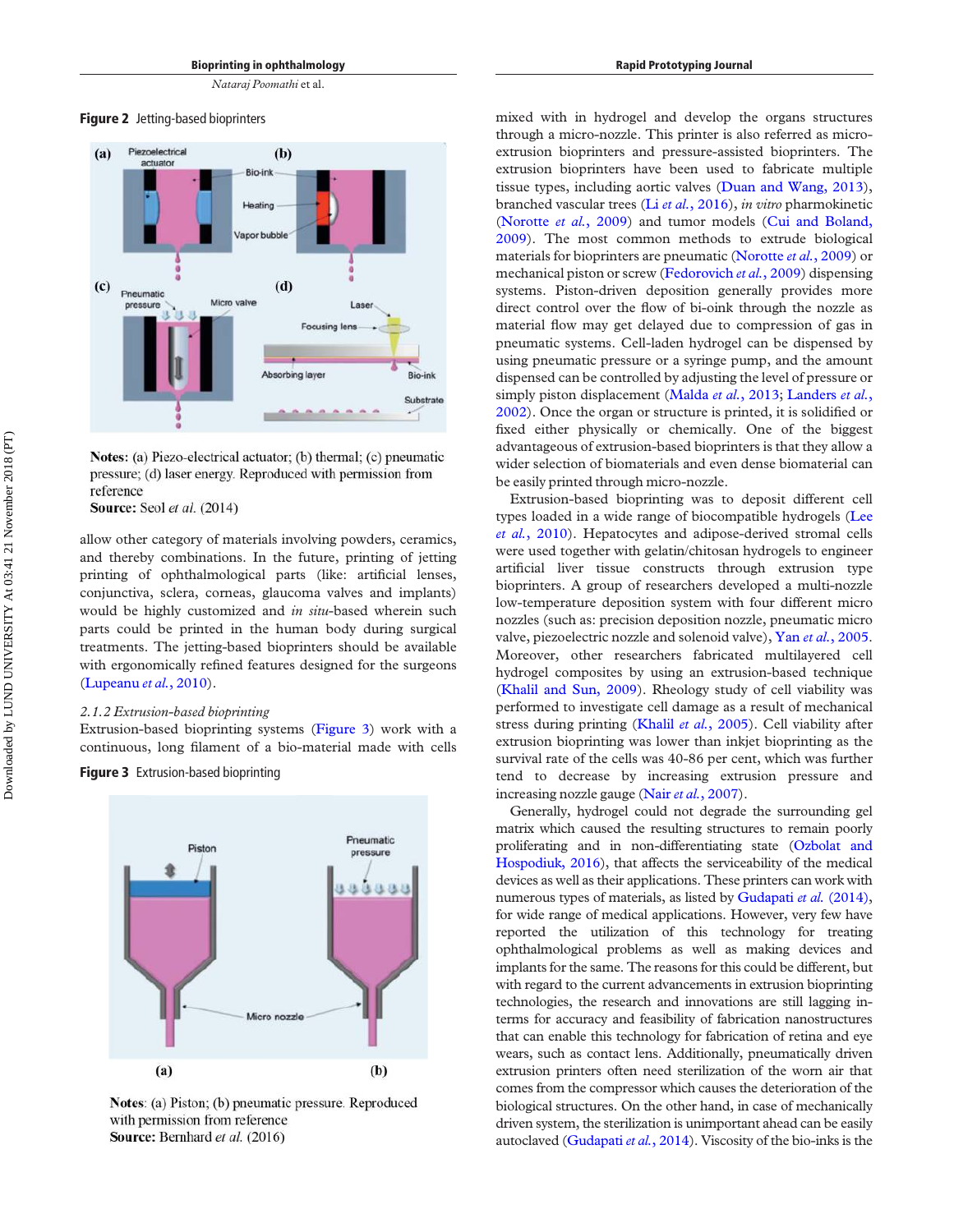second major issue with these printers as systems do not generate precise and controlled extrusion with partially solid or completely solid bio-ink. Third, the poor surface roughness of the resulting structure is also a barrier which seems to be impossible to overcome without post treatments. For instance, printing of a contact lens with extrusion printer will result into rough surface which would be unpleasant for a user to wear and may cause inflammation. Along with, the roughness profiles in this case will affect the transfer of light to the eye. Although many post processing technologies are available with plastic extrusion printers, the scope for bio-printed products is still questionable. By keeping in mind the versatility of extrusion based bioprinters with various bio-ink types, their capability of diffusion and perfusion and rapidity, efforts should be made to overcome the above-mentioned limitations and to establish this flexible manufacturing tool for ophthalmology applications.

#### 2.1.3 Laser-based bioprinting

Laser-assisted bioprinting ([Figure 4](#page-8-0)) uses a laser as the energy source to deposit biomaterials onto a substrate. As given in schematic diagram, it consists of three parts (pulsed laser source, ribbon coated with liquid biological materials that use to deposit over a metal film, and receiving substrate), [Smith](#page-18-20) et al. [\(2004\)](#page-18-20). This technology makes the use of ultra-violet laser as energy sources to print hydrogels, cells, proteins and ceramic materials ([Jana and Lerman, 2015](#page-16-21)). The resolution with which the organs/structures can print generally varies from pico- to micro-scale features and the quality of the final print is influenced by many input characteristics such as thickness of the biological materials on the film, rheological properties, energy of laser, wettability of substrate and printing speed. Many researchers have demonstrated the feasibility of this technology to print cells, human dermal fibroblasts, mouse C2C12 myoblasts, bovine pulmonary artery endothelial cells (BPAECs), breast cancer (MCF-7) cells and rat neural stem cells [\(Guillemot](#page-15-13) et al., 2010). In 2013, Graftskin skin

#### <span id="page-8-0"></span>Figure 4 Schematic of laser-based bioprinting



Note: Reproduced with permission from reference Source: Dababneh and Ozbolat (2014)

substitutes were created through this technology, acted as a limestone incident in the field of laser-assisted bioprinting.

Fibroblasts and keratinocytes were used as sources to fabricate the skin constructs and were subsequently transplanted into the skin folds of mice. This experiment turned out successful as after eleven days the graft adhered well to the tissue around the skin wound [\(Barron](#page-14-6) et al., 2004). In comparison of other bioprinting technologies, it has unique merits, including a nozzle-free, non-contact process, printing cells with high activity and high resolution and control of ink droplets in delivery ([Michael](#page-17-21) et al., 2013). The nozzle-free mechanism of printing enables the use of high viscosity bio-ink, which is not feasible with other bioprinters. Moreover, lasers offer ease of printing the smallest features of an organ [\(Phillippi](#page-17-13) et al.[, 2008\)](#page-17-13). [Barron](#page-14-6) et al. (2004), demonstrated the ability to print mammalian cells onto a hydrogel substrate as either stacks or individual cells via laser bioprinting. The results of their study showed that with laser printers, it was possible to deposit cells and build 50-100-lm-thick cellular stacks. In vivo laser bioprinting was used to place nanohydroxyapatite in a 3-mm diameter and 600- $\mu$ m deep hole of a mouse calvaria 3D defect model ([Nishiyama](#page-17-22) et al., 2007). Laser bioprinting has been used to produce medical tool (such as: customized, noncellular, bioresorbable tracheal splint) that was implanted into a young patient with localized tracheobronchomalacia [\(Patrascioiu](#page-17-23) et al., 2014).

This technology also has number of limitations and is waiting for progressive innovations. The heat generated from laser energy may damage cells and affect the ability of cells to communicate and aggregate. Also, gravitational and random setting of cells in the precursor solution, prolonged fabrication time, limitations in printing in the third dimension and the need for photo cross linkable biomaterials are other limitations in laser-based bioprinting (Zopf et al.[, 2013\)](#page-19-0). Among the three types of bioprinting technologies, laser-based technologies are most popular in the area of ophthalmology. Laser-assisted printing, the most expensive method, allows printing of concentrated fluids whilst maintaining cell viability, but is relatively slow and cell placement accuracy can be an issue. This is a nozzle free method that enables the practitioners to use high viscosity inks, unlike other techniques ([Gudapati](#page-15-14) et al., [2014\)](#page-15-14).

Also, this technology facilitates the structures produced with high end precision, even for the tiny devices, thus making it a strong candidate amongst the other technologies for ophthalmology applications. The research community is consistently working on the various limitations exist in laserbased bioprinting such as laser energy damage the cells, their ability to communicate and aggregate in final construct [\(Lorber](#page-16-22) et al.[, 2016](#page-16-22)). However, very less efforts are documented as on today to overcome the challenges in the construction of functional integration of the various cell types and sustainment of long-term survival of the laser prints. High cost associated with laser printer should be specifically targeted to enable patients to take advantage of this technology. This could be only possible through the transfer of the technology rights between the 3D printer manufacturers and their users at ground level. By doing so, it will become reality in the near future to restore vision for visual rehabilitation and to provide a better quality of life for visually impaired patients.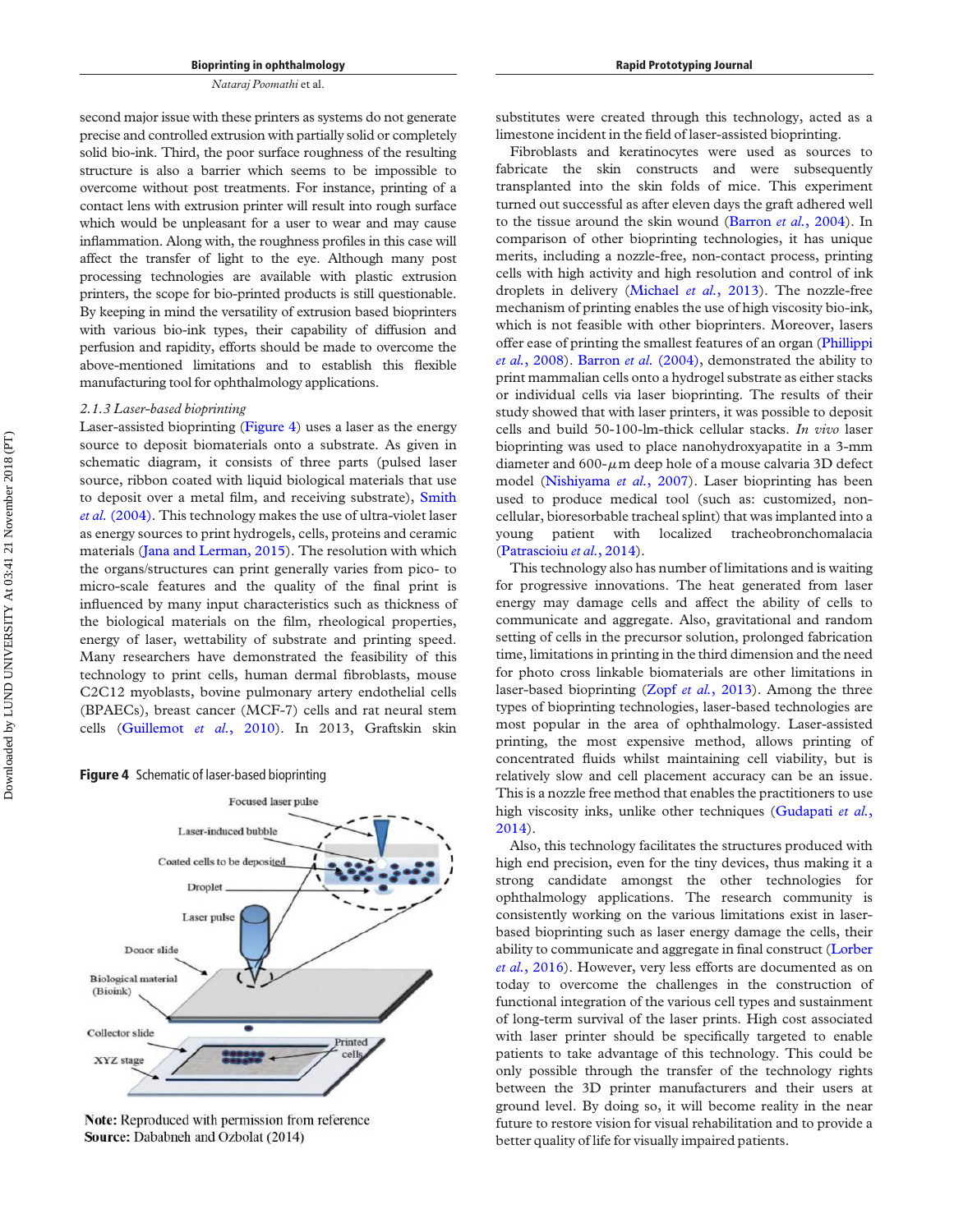#### 3. Bioprinting in the future of ophthalmology

Bioprinting techniques, which involve 3D printing of biological substances, have tremendous potential within ophthalmology. More than 30 per cent of the world population has some form of visual impairment, which includes conditions such as refractive errors and cataracts ([Lupeanu](#page-17-17) et al., 2010). The eye is a complex organ, but provides easy access for surgery and implantation. Hence, it is relatively feasible to meet the complex demands of treatments in ophthalmology with the aid of bioprinting. Several parameters have to be considered when using bioprinting techniques for ophthalmology. The constructs printed are required to be biocompatible to promote cell attachment, possess adequate mechanical properties to withstand the mechanical forces within the eye ( $Li$  *et al.*[, 2016\)](#page-16-16), and be of appropriate size to be used within the eye. Bioprinting can involve printing with or without cells. The use of cells usually necessitates encapsulation within a hydrogel [\(Bertassoni](#page-15-19) et al., 2014). As per a recent study, only five clinical trials have been made on the implications of bioprinting technologies in ophthalmology [\(Witowski](#page-18-21) et al., 2018). However, with such small steps, these advanced technologies have started to contribute to several breakthroughs in ophthalmology. This review further discusses bioprinting for lenses and prosthetics, cell printing, eye dieses, drug delivery and developments such as the bionic eye.

#### 3.1 Lens and prosthetic

Customized optical devices are highly expensive and impractical to produce due to the involved manufacturing precision and very fine finishing requirements. Recently, 3D printing technology has come up to enable the fabrication of high-resolution transparent plastics with comparatively similar optical properties. With 3D printed technologies, it is now possible to rapidly design and fabricate optical elements for significantly less cost than conventional manufacturing, more increasing accessibility as well as minimized end-to-end prototyping time ([West and Hubbell, 1999\)](#page-18-22). Moreover, the use of AM in the development of flexible optical lenses for smartphones has been reported as well. Host of ground-level 3D printing systems are now being used for fundamental, and economical photopolymer printing technology behind printed optics has been demonstrated (Willis et al.[, 2012](#page-18-23)).

According to [Huang and Zhang \(2014\)](#page-16-23) with precision AM technologies, it is now possible to produce the advanced models of a patient's eye anatomy that would allow surgeons to practice before an intervention, increasing precision and success. The research in this area is not sufficient to support these claims. Furthermore, the 3D hollow eye model which was fabricated about 10 years back with AM machine to test novel healing complications in retinal diseases treatments had failed to find its successors. Due to the limited availability of workable materials with AM in ophthalmology, the research practices still have abundant of scope for the development of ocular tissues (such as conjunctiva, sclera and corneas). The printing of artificial lenses, glaucoma valves and other medical implants developed in customized processes will be a reality in the future. [Ayyildiz \(2018\)](#page-14-7) described the use of 3D printing technology to create customized spectacles for patients with facial deformities. The applications of bioprinting in ophthalmology are promising. A number of patents (refer [Table III\)](#page-10-0) highlighting the application of 3D printing technologies in ophthalmic are available.

The patents are mainly focused on 3D bioprinting in ophthalmology, mainly for the development of ophthalmic lenses. Manchester Metropolitan University (UK) patented a method of manufacturing an artificial eye for fitting as a whole or partial replacement of a patient's original eye. According to this patent, the whole task will be accomplished by clubbing various steps such as imaging an iris on a substrate by 3D printing, providing support to the frontal region of an artificial eye, positioning the substrate and support in a mold and encapsulating the substrate within a mold material. It is believed that printing of artificial lenses, glaucoma valves and other medical implants with customization and on-demand supply will be possible in the coming years. Further, numerous next generations ophthalmological products are likely to be benefited with this technology [\(Marasco and Foote, 2017](#page-17-24)).

#### 3.2 Cell printing

TE aims to address numerous problems relevant to damages and defects that occur either naturally or due to un-natural circumstances. In this area of engineering, now surgeons are taking help from duo to available technologies and biomaterials to restore or replace the faulty tissues/organs with strategic assignment of suitable cells exhibiting normal functional potency ([Salvador and de Menéndez, 2016](#page-17-25)). Ample numbers of literature reports are available in developing the complicated cellular structures based on 3D printing by adopting various printing techniques such as laser-assisted printing (Lee [et al.](#page-16-7), [2009\)](#page-16-7), inkjet printing ([Michael](#page-17-21) et al., 2013), and micro-extrusion printing (Gao et al.[, 2015](#page-15-20); [Gaetani](#page-15-21) et al., 2015; [Kolesky](#page-16-24) et al., 2014). [Gibney](#page-15-22) et al. (2017) developed a new method for producing thin collagen films suitable for the culturing of corneal mesenchymal stem cells, using 3D printing techniques to produce functional corneal substitutes.

Nowadays, researchers are taking advantageous of neural cells to fabricate artificial neural tissues for studying repair of diseases or to investigate the properties of artificial networks [\(Murphy and Atala, 2014\)](#page-17-26). The invention of highly advanced cell patterning techniques (like: soft-lithography, ink-jet printer, bio-plotters, etc.) made the placement of neural cells convenient, within a micro-sized chamber [\(Tooker](#page-18-24) et al., 2005) or to form a specific shape [\(Sanjana and Fuller, 2004\)](#page-17-27). 3D printing has potential to specify cell positioning to improve ganglion cells placement in conjunction with a radial electrospun scaffold designed to regulate axon guidance. Researchers at University of Cambridge ([Orcutt, 2014](#page-17-28)) used a commercial ink-jet printer to form layered structures, made by two different cells, by using input materials from retinas of rats. The results of their preliminary examination highlighted that the ink-jet printing process did not compromise the health and ability of the cells to grow in culture. This is the first time in the history of 3D printing when adult animal's cells have been used to print nervous system. Certain other types of embryonic neuronal cells have been already deposited, successfully, through ink-jet printer and now plan to print cells including light-sensitive neurons and retinal pigment epithelial cells are in pipelines. The research group is confident to develop this technology further for fabricating new tissues that can grow outside and then implant in patient's damaged retinal during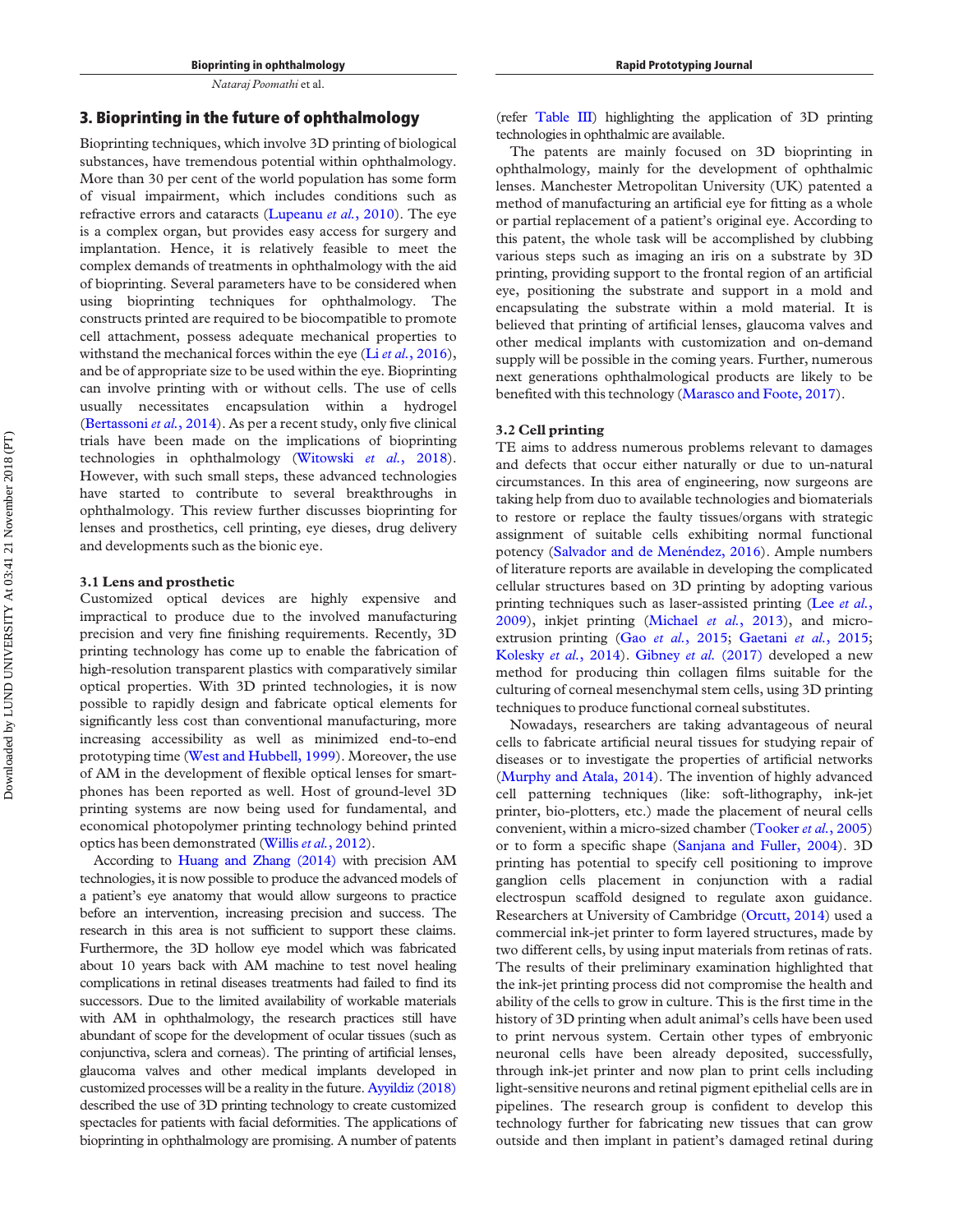#### Bioprinting in ophthalmology

Nataraj Poomathi et al.

<span id="page-10-0"></span>Table III Patents on ophthalmic lens printing

| Patent no.       | <b>Description</b>                                                                                                                                                                                                                                                          | <b>Publication date</b> | Organization                                  |
|------------------|-----------------------------------------------------------------------------------------------------------------------------------------------------------------------------------------------------------------------------------------------------------------------------|-------------------------|-----------------------------------------------|
| W02015014381A1   | The one or more compositions are present in an ophthalmic lens to<br>constitute voxels in which 3D manufacture require at least any of the<br>compositions consists of one or more pre-polymers or polymers                                                                 | Feb 5, 2015             |                                               |
| WO2015014380A1   | During the construction of the 3D ophthalmic lens, it is highly<br>administered with high management level of homogeneity                                                                                                                                                   | Feb 5, 2015             |                                               |
| WO2014195654A1   | An optical function is involved in developing ophthalmic lens. It<br>contains the step of additively manufacturing and an intermediate<br>optical element                                                                                                                   | Dec 11, 2014            |                                               |
| WO2014195653A1   | The processes involved in manufacturing ophthalmic lens have at least<br>one optical function which has the characterization that comprises of<br>a step of additively manufacturing technique                                                                              | Dec 11, 2014            | <b>Essilor International</b><br>SA (France)   |
| FR3008196A1      | The process involved in manufacturing ophthalmic lens have at least<br>one optical function which has the characterization that comprises of<br>a step of additively manufacturing technique with starting optical<br>system of the lens with minimal optical function      | 2015-01-09              |                                               |
| WO2014049284A1   | The invention related to ophthalmic lens manufacturing process<br>consists of a step of marking to perform technical permanent marks on<br>these ophthalmic lenses                                                                                                          | Apr 3, 2014             |                                               |
| WO2013098511A1   | This method comprises two separate transparent elements, such as a<br>base and a cap whose surface has a curved portion along at least one<br>radius of curvature and having a fitting portion fitted into a fitting<br>portion of complementary shape provided on the base | 2013-07-04              |                                               |
| US20160167323 A1 | During the construction of the 3D ophthalmic lens, it is highly<br>administered with high management level of homogeneity                                                                                                                                                   | 06/16/2016              |                                               |
| CN102854639A     | Researchers have reported on designing the manufacturing process for<br>photosensitive resin eyeglasses. Optometry prescription data is directly<br>taken as input and convert into rapid prototyping equipment in a<br>factory or eyeglass store                           | 2013-01-02              | Jiangsu Wanxin<br>Optical Co.<br>Ltd. (China) |
| DE102012011311A1 | The invention is related to an intraocular lens that has a front side at<br>which light occurs and a back side at which the light emerges. The<br>lens is manufactured by an injection molding process, rapid<br>prototyping or laser sintering                             | 2013-12-12              | Becker<br>Hartwig<br>(Germany)                |
| CN104091506A     | The invention reveals a novel 3D simulation eye. According to the<br>novel 3D simulation eye, the 3D printing technology is adopted                                                                                                                                         | 2014-10-08              | Liu Qinghuai<br>(China)                       |
| GB2504665A       | A method of manufacturing an artificial eye is presented. A digital<br>image of an iris may be acquired and transferred to a substrate either<br>by 3D printing or a transfer material, such as a dye sublimation film                                                      | 2012-07-11              | Manchester<br>Metropolitan University (UK)    |
| GB2487055A       | An artificial eye is presented using a manufacturing method. Iris image<br>is designed using CAD model and the substrate may be formed as an<br>inherent part of the transfer step by a 3D printer using silica powder<br>and then bound using cyanoacrylate                | 2015-08-20              | Fripp Design<br>Ltd. (UK)                     |

ocular surgery. Another group of researchers examined the effect of thermal based ink-jet printing on survival and growth of retinal ganglion cells in-vitro, printed in variable buffers, ejection energies and cell densities (Kador et al.[, 2016\)](#page-16-25). However, it has been reported in many studies that heating in thermal inkjet print heads has negligible effects on the viability of several cell types involving cell lines, hamster ovary cells, muscle and stem cells (Xu et al.[, 2005,](#page-19-6) [2006](#page-19-7)). Investigations has been made to check whether ink-jet printers can be used to print cells of the adult rat central nervous system, retinal ganglion cells and glia, and the survival and growth of cells [\(Lorber](#page-16-26) et al., 2013). It has been found that ganglion cells and glia was successfully printed with piezo-electric printer [\(Figure 5\)](#page-11-0). However, the piezo-electric process reduced the cell population in the areas where cells experienced higher shear stresses. Further researches are focused to move the success achieved toward forming a functional retina translated into a complex 3D cellular structure. Moreover, retinal cells are required to behave in concert with one another to relay visible information from eye to brain. There are chances in case of certain diseases, when specific cells need replacement (such as cells in glaucoma or cells in pigmentosa), may result into primary cell loss (Fariss et al.[, 2000](#page-15-23)). Printed macula could be surgically implanted into the eye and in advanced retinoblastoma the whole eyeball (including retina) may require to be changed. To bear latter issue, 3D model (non-cellular) of human eye has recently printed (Xie et al.[, 2014\)](#page-18-25) [\(Figure 6](#page-12-0)). Here, ink-jet printer can be an excellent route to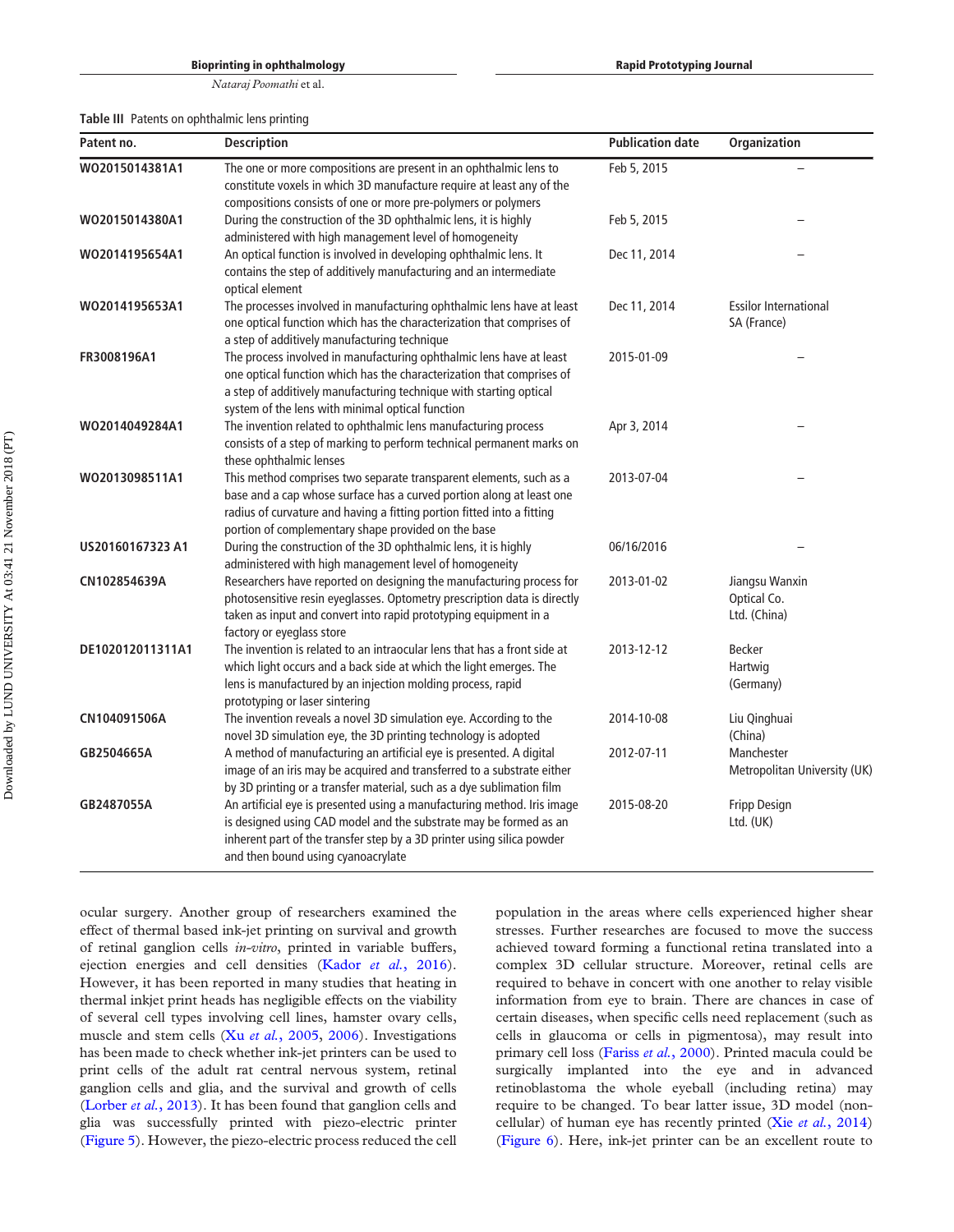<span id="page-11-0"></span>



Notes: (a) Retinal cell printing; (b) glial cell printing; (c) close up of retinal cells in a jet; (d) close up of glial cells in a jet; (e) retinal cell settlement in nozzle during jetting. Reproduced with permission from reference

build such new tissue to restore vision to people suffering from common blindness problems because of degeneration.

#### 3.3 Eye disease

Medical printing technologies and 3D bio-printing techniques have marked importance in ophthalmology. Age-related macular degeneration (AMD), diabetic retinopathy (DR), myopic choroidal neovascularization (mCNV) and retinal vein occlusion (RVO) taken together are leading causes of blindness worldwide. AMD is a complex and multifactorial disorder and the prevalence of the disorder is increasing with increased longevity around the world.

Neovascularization in these retinal disorders is induced largely by vascular endothelial growth factor A (VEGF-A) and progresses rapidly to blindness if left untreated. VEGF-A, with a central role in both normal and pathologic vascular growth within the eye, binds to VEGF-A receptors (e.g. Flt-1) on the vascular endothelium and promotes angiogenesis in response to hypoxia and other stimuli. The current standard of care in

managing AMD, DR, mCNV and RVO is VEGF antibodies administered through intra-vitreal route to block VEGF activity, which underlies the CNV. Although this therapy improves visual acuity in a substantial proportion of patients, significant number of patients experience persistent CNV leakage, fibrotic scarring and/or geographic atrophy. Most patients do not achieve substantial visual improvement and one-third of treated eyes progress to legal blindness. Thus, a novel therapeutic strategy, which improves outcomes with acceptable safety profile, is an urgent and unmet medical need. By using bioprinting technology, it is possible to design the specific ocular cells such as retinal pigment epithelium that are damaged in retinal diseases such as AMD and DR. Retina consists of several layers of specific cells arranged in a specific order that is important for overall retina function. The cells must be intricately placed in an orderly fashion to design 3D structure to repair the retinal damage. Primary open-angle glaucoma (POAG) represent a leading cause of blindness and visual impairment worldwide affecting more than 70 million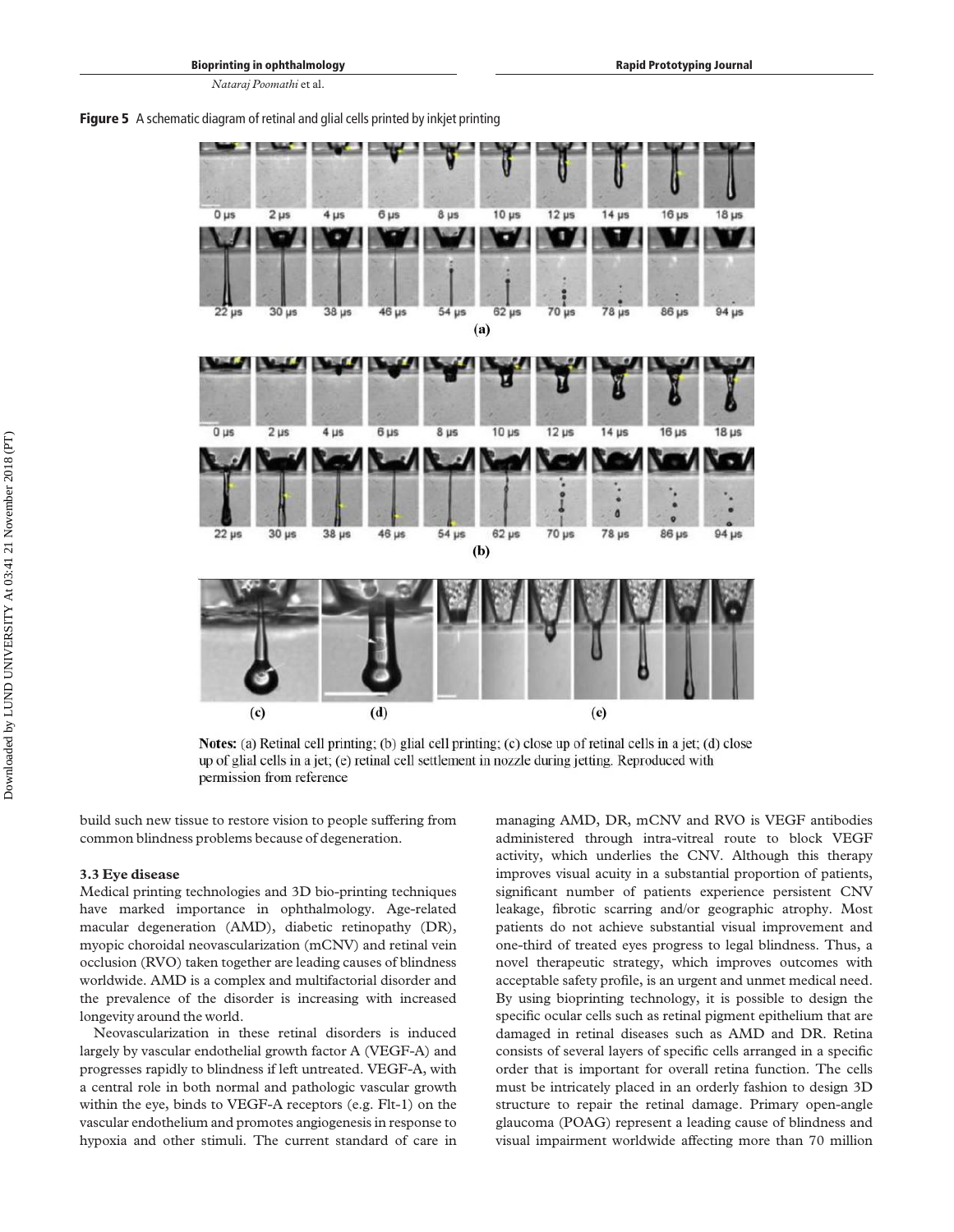<span id="page-12-0"></span>Figure 6 (a) Schematic view of the cross-section of our physical model eye; (b) two printed parts provided main structure of the physical model eye; (c) use of the physical eye model for assessing the fundus range of the viewing system; (d–f) pictures of the angle bars photographed under 128D lens, 60D lens, and 60D lens with model eye tilt; (g–i) other three eye models printed and fabricated with different anterior chamber and total axial length



people (Tham et al.[, 2014\)](#page-18-26). It leads to retinal ganglion cell (RGC) death and blindness if left untreated. Age and increased intraocular pressure (IOP) are two major risk factors for development of POAG, the most common form of the glaucoma [\(Caprioli and Coleman,](#page-15-24) [2008, 2010\)](#page-15-25).

However, a significant number of patients with POAG continue to lose vision despite initially responding well to therapies either due to becoming refractory to those medications and/or because patients do not administer the eye drops as prescribed and continued to have disease progression. Therefore, there is a continuing need to discover and develop novel methods for replacing RGCs. Researchers from University of Cambridge (UK) have reported that two types of neural cells were printed using retinal cells. The cells include ganglion cells and glial cells which function in such a way that transmit visual information to the brain and insulate, protect, support, and feed neurons respectively. [Lorber](#page-16-26) et al. (2013)

used gel through a piezoelectric inkjet printer to grow culture to examine survival rate. The method of piezoelectric printer is not generally used for bio-printing and is mainly due to the usage of electrical pulse to expel ink drops which can break cell membranes. However, the viability of the retinal cells is not markedly affected, but there is decrease in cell number due to sedimentation inside the printer head. In addition, the printed cells showed similar regeneration properties and survival rates in the compositional medium when comparing with nonprinted counterparts. Furthermore, the printed retinal cells and retinal ganglion cells were deposited as monolayer and on the printed glial cells and retinal cell type respectively (Cui [et al.](#page-15-26), [2010\)](#page-15-26). To create a functional retina, a complex 3D cellular structure must be generated that is capable of communicating cell signals to each other to mimic the retinal function.

An alternative use of 3D printing in ophthalmology is seen via smart phone technology. [Chiong \(2015\)](#page-15-27) have produced two such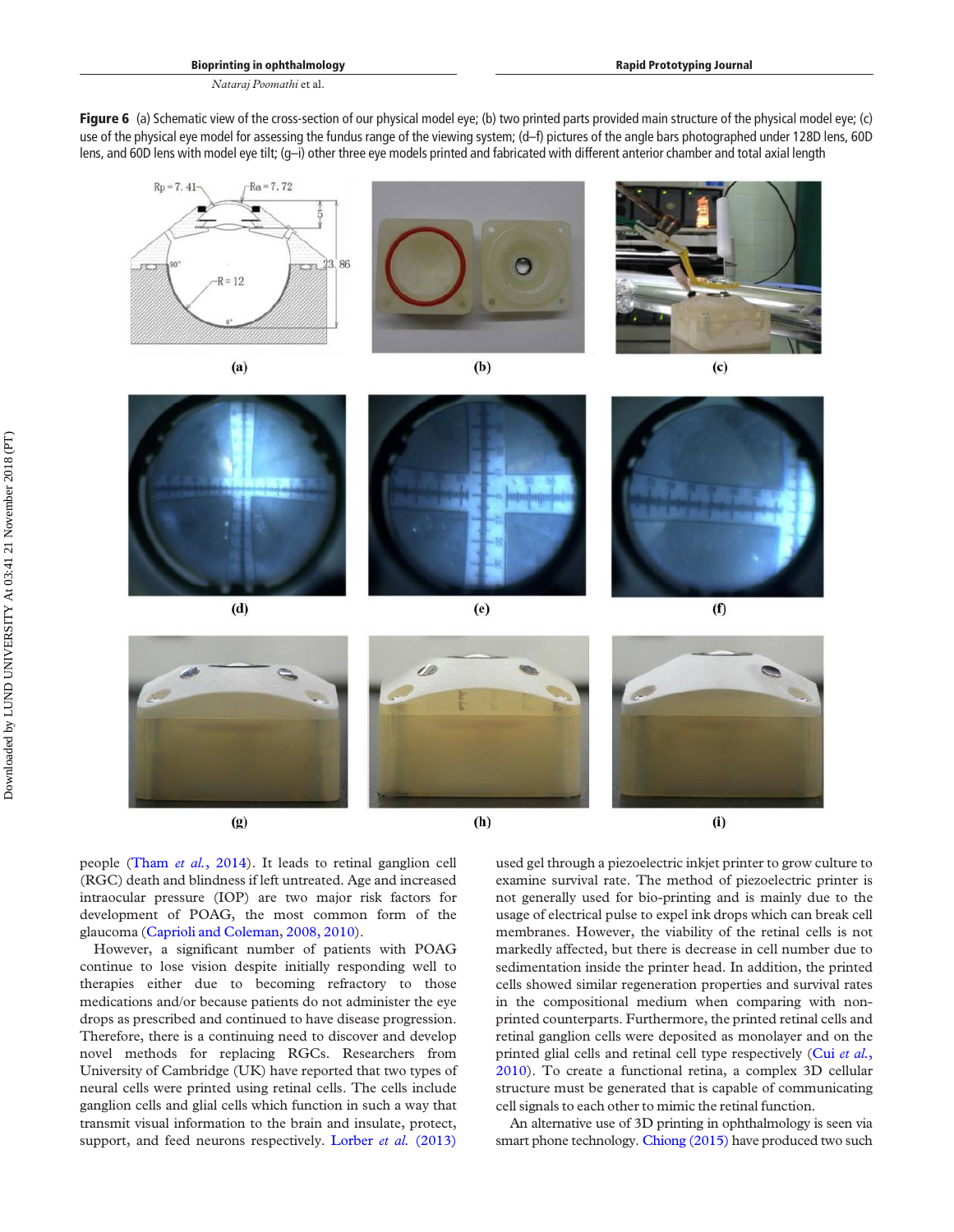devices to work with smartphones. Figure  $7(a)$  is a 3D printable imaging adapter that can be attached to a smartphone and photograph the retina. [Figure 7\(b\)](#page-13-0) shows an image of a glaucomatous disc captured with the device, which is of better quality than that captured with a standard fundus camera in [Figure 7\(c\)](#page-13-0). The group used a similar concept to develop a second device, which is a slit lamp microscope adapter [\[Figure 7\(d\) and \(e\)\]](#page-13-0). This device can be attached to the smartphone camera to document images of the ocular anterior segment, allowing for the easy detection of cataract, uveitis, ocular ulcers or corneal epithelial defects. These devices are more than ten times cheaper than standard ocular imaging devices.

As per the American Transplant Foundation, cornea stands out highest position in organ transplantation in USA in which 40,000 are undergoing with corneal transplantation per year. Nearly 53 per cent of the world's populations have poor access to corneal transplantations, as per global survey published in JAMA Ophthalmology in Feb, 2016. Furthermore, the transplanted graft was rejected due to complications associated with immune system. The anatomic structures of orbit and the eye are quite complex. In such cases, the tailoring of anatomic models based on 3D printing technology is highly useful for teaching and practicing purposes and interpreting the anatomic relationships between the complex surrounding structures and lesions. This important tool has also transformed education and clinical practice. Most of the researchers are using a 3D Systems Z650 printer to develop "highly realistic" 3D orbital prints in which it provides improved visualization of the fragile eye nerves.

#### 3.4 Drug delivery

To expand the possibilities in ophthalmologist, continuous progresses are being invented particularly in the area of 3D printing so that human nervous system could be connected to electronic components, such as bionic parts, for curing blindness closer to reality. The advancement in this field will offer high-tech bionic eyes. In recent decades, nanotechnologybased drug delivery to the eye is the one of the most promising tasks to scientist in pharmaceutical industry by increasing ocular residence time and therapy enhancing ocular bioavailability and reducing drug toxicity. An ample number of nanotechnology-based carrier systems are developed and

studied at large such as nanosuspensions, nanoparticles, liposomes and nano micelles. The nanocarriers/devices are sustaining drug release; improve specificity, when targeting moieties are used; and help to reduce the dosing frequency. However, we still need to develop a carrier system which could reach targeted ocular tissue, including post-non-invasive mode of drug administration, back of the eye tissues. This has become a very promising area for further research and development new drug delivery materials.

In ocular drug delivery, a very few promising results were reported with these branched polymeric systems [\(Abdelkader](#page-14-8) [and Alany, 2012\)](#page-14-8). The controlled delivery of drug proteinloaded biomaterials must be necessary to cure many eye diseases. In particular, drug combinations in particular to the patient must be unique and is loaded onto a single 3D-printed drug delivery device. Liposomes drug delivery method is adopted by NTU (Singapore) for the development of sustained release formulation of ocular drugs and to deliver them into various anatomical regions in the eye. Till now, the researchers succeeded with prostaglandins, antimicrobials and antiinflammatory drugs are for sustained release from liposomes to front and back of the eye.

#### 3.5 Bionic eye

Bionic eye, often termed as visual prosthesis, is an experimentally produced visual system and devices that are intended to bring back the functional sight in population that is suffering from partial/complete blindness. It has been reported that nearly 124 and 40 million world population is affected by low vision and blindness, respectively. Compared to prosthetic eye, a bionic eye, is different. The prosthetic eyes substitute the appearance and physical structure of a specific eye that is separated due to disfigurement, pain, diseases or trauma. On the other hand, bionic eye implants device within the existing eye structures or in brain. There are recent developments in several bionic eye implants, but single commercially existing bionic eye system approved by FDA is available in USA, and it can meet blindness problems mainly due to specific eye diseases ([http://edition.cnn.com/2013/02/19/health/fda-bionic](http://edition.cnn.com/2013/02/19/health/fda-bionic-eye/)[eye/](http://edition.cnn.com/2013/02/19/health/fda-bionic-eye/)). The researchers at Bionics Institute have developed 3D printing using evok3d and 3D Systems ProJet 1200 3D printers that could restore vision [\(https://3dprint.com/24398/3d-](https://3dprint.com/24398/3d-printed-bionic-eye/)

<span id="page-13-0"></span>Figure 7 (A) 3D printed retinal imaging adapter on a smartphone; (B) an image of a glaucomatous disc captured with the smartphone retinal imaging adapter; (C) an image of the same glaucomatous disc captured with a standard fundus camera; (D) 3D printed smartphone slit lamp microscope, (E) an image of a patient with a white cataract captured on a smartphone with the 3D printed slit lamp microscope



Note: Reproduced with permission from reference Source: Chiong (2015)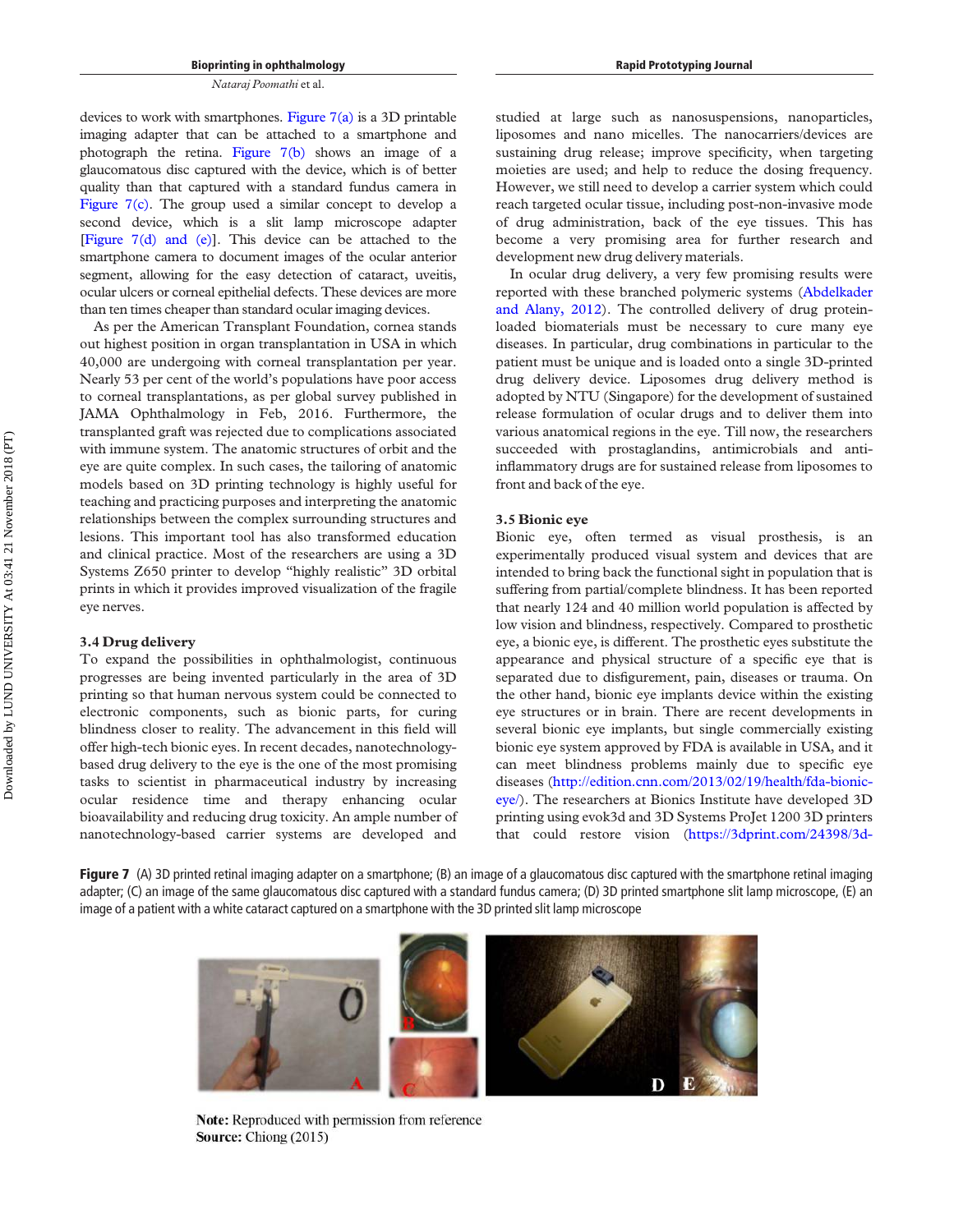[printed-bionic-eye/](https://3dprint.com/24398/3d-printed-bionic-eye/)). However, additional research must be carried out to meet several challenges related to integrating optic nerve, retinal ganglion cells, and visual cortex to the bionic eye. It may be possible that the bionic eye can reach the consumer market by 2020. An Italian company, MHOX, is working on an actual bionic eye which can combine electrical components with 3D printing tissue to build a working eye to link the base implanted inside the eye socket with optic nerve, and to the brain ([https://3dprint.com/52616/mhox-3d-printed](https://3dprint.com/52616/mhox-3d-printed-eyes/)[eyes/\)](https://3dprint.com/52616/mhox-3d-printed-eyes/).

#### 4. Summary and future trends

The application of bioprinting technologies in ophthalmological studies is a new field of research in comparison of other biomedical applications. Ophthalmologists are already progressed long way and developed many sophistical and sensitive ophthalmic devices, such as contact lens, artificial eyes, eye-glasses, retina conjunctiva, sclera, corneas, glaucoma valves and integrated electronic enabled eye wear. But still none of the reported study came up with a full-proof concept helping the bioprinting technologies. This might be due to the un-suitability of the existing bioprinters for developing the ophthalmic devices with desirable characteristics. Commercial bioprinting systems are facing many challenges in-terms of unavailability of workable biomaterials, un-suitable processing condition, dimensional and mechanical constraints, speed and cost. The speeds at which new breakthroughs are happening in the area of bioprinting-assisted-ophthalmology, the development of fully functional artificial eye is now just a matter of time. Further, bioprinting technologies should be explored to develop vascularized scale-up tissues and organs, transition of these from bench to bedside by discovering in situ techniques that can mimic anatomical components of natural eye with enhanced functionality.

For this, at first, the compatibility between printing conditions and workable materials should be established under tight scrutiny so that the printed devices can survive for lifelong. Second, ophthalmic industries and their academic partners should work on the improvement of accuracy and feasibility of fabrication nanostructures that can enable the users to take benefits of bioprinting technology for developing nanostructures such as retina and contact lens. Finally, the existing technology rights should be shared between the inventors and commercial ophthalmological manufacturers to make the devices and products available to visually impaired patients at minimum cost. In the recent advancement in the designing of cellular three-dimensional structures provides added credit in creating three-dimensional printed retina. Furthermore, adult rat retinal ganglion cells, certain mammalian retinal cells, and glia are printed with specific phenotypic features and without viability loss. These research findings must be extended to translate other retinal cell types and human tissue.

Apart from the wide spread acceptance of the various bioprinting technologies in biomedical and TE domain, these systems still have numerous challenges yet to resolve as listed by [Ozbolat](#page-17-29) et al. (2017). Further, the barriers during the designing of complex 3D printed tissue by incorporating spatial, cell density, survivability of long-term cell and integration of the various cell types functionally must be addressed. Further, this technology may be combined with complex electrospun surfaces in the design of future retinal models or therapies ([Lim](#page-16-11) et al.[, 2010](#page-16-11); [Hosseini](#page-16-27) et al., 2017). Research potential to design an implantable 3D printed retina necessitates engineering development, regulatory effort and capital investment. The radiological images of the patients' eye are used by doctors to generate implants which have the similar dimensions as the original one. Health-care professionals and scientists uses additive printing technology to set down patients own cells and compatible materials in a predestined manner on a specific substrate to design patient-specific implants with a lower rate of rejection. 3D bio-printing is also accounted for its usage in natural anatomical variations which subsist among humans.

Overall, it can be concluded from the research endeavors in 3D printing in ophthalmology that this technology has the potential to improve the treatments of vision impaired patient by helping the doctors in performing risky surgery. The only need for this is to explore the innovative trends in customization of the medical devices which are highly desirable in-terms of market demand. Ultimately, the printed ophthalmological devices can heal the poor vision and other ocular diseases.

#### References

- <span id="page-14-8"></span>Abdelkader, H. and Alany, G.R. (2012), "Controlled and continuous release ocular drug delivery systems: pros and cons", [Current Drug Delivery](https://www.emeraldinsight.com/action/showLinks?doi=10.1108%2FRPJ-06-2018-0144&crossref=10.2174%2F156720112801323125&isi=000308196900012&citationId=p_1), Vol. 9 No. 4, pp. 421-430.
- <span id="page-14-3"></span>Ali, M., Pages, E., Ducom, A., Fontaine, A. and Guillemot, F. (2014), "Controlling laser-induced jet formation for bioprinting mesenchymal stem cells with high viability and high resolution", *[Biofabrication](https://www.emeraldinsight.com/action/showLinks?doi=10.1108%2FRPJ-06-2018-0144&crossref=10.1088%2F1758-5082%2F6%2F4%2F045001&isi=000348353700002&citationId=p_2)*, Vol. 6 No. 4, p. 045001.
- <span id="page-14-5"></span>Arai, K., Iwanaga, S., Toda, H., Genci, C., Nishiyama, Y. and Nakamura, M. (2011), "Three-dimensional inkjet biofabrication based on designed images", [Biofabrication](https://www.emeraldinsight.com/action/showLinks?doi=10.1108%2FRPJ-06-2018-0144&crossref=10.1088%2F1758-5082%2F3%2F3%2F034113&isi=000294955200015&citationId=p_3), Vol. 3 No. 3, p. 034113.
- <span id="page-14-0"></span>ASTM F2792-12a (2012), Standard Terminology for Additive Manufacturing Technologies, F42.19, Ed., ASTM International, West Conshohocken, PA.
- <span id="page-14-7"></span>Ayyildiz, O. (2018), "Customised spectacles using 3-D printing technology", *[Clinical and Experimental Optometry](https://www.emeraldinsight.com/action/showLinks?doi=10.1108%2FRPJ-06-2018-0144&crossref=10.1111%2Fcxo.12795&citationId=p_5)*, doi: [10.1111/cxo.12795.](https://www.emeraldinsight.com/action/showLinks?doi=10.1108%2FRPJ-06-2018-0144&crossref=10.1111%2Fcxo.12795&citationId=p_5)
- <span id="page-14-2"></span>Bakhshinejad, A. and D'souza, R.M. (2015), "A brief comparison between available bio-printing methods", [Biomedical Conference \(GLBC](https://www.emeraldinsight.com/action/showLinks?doi=10.1108%2FRPJ-06-2018-0144&crossref=10.1109%2FGLBC.2015.7158294&citationId=p_6)), 2015, IEEE Great Lakes, IEEE, pp. 1-3.
- <span id="page-14-6"></span>Barron, J.A., Wu, P., Ladouceur, H.D. and Ringeisen, B.R. (2004), "Biological laser printing: a novel technique for creating heterogeneous 3-dimensional cell patterns", [Biomedical Microdevices](https://www.emeraldinsight.com/action/showLinks?doi=10.1108%2FRPJ-06-2018-0144&crossref=10.1023%2FB%3ABMMD.0000031751.67267.9f&isi=000222017300007&citationId=p_7), Vol. 6 No. 2, pp. 139-147.
- <span id="page-14-1"></span>Beaman, J.J., Atwood, C., Bergman, T.L., Bourell, D., Hollister, S. and Rosen, D. (2004), [Additive/Subtractive](https://www.emeraldinsight.com/action/showLinks?doi=10.1108%2FRPJ-06-2018-0144&crossref=10.21236%2FADA466756&citationId=p_8) [Manufacturing Research and Development in Europe](https://www.emeraldinsight.com/action/showLinks?doi=10.1108%2FRPJ-06-2018-0144&crossref=10.21236%2FADA466756&citationId=p_8), World Technology Evaluation Center, Baltimore MD.
- <span id="page-14-4"></span>Bernhard, J.C., Isotani, S., Matsugasumi, T., Duddalwar, V., Hung, A.J., Suer, E., Baco, E., Satkunasivam, R., Djaladat, H., Metcalfe, C. and Hu, B. (2016), "Personalized 3D printed model of kidney and tumor anatomy: a useful tool for patient education", World *Journal of Urology*, Vol. 34 No. 3, pp. 337-345.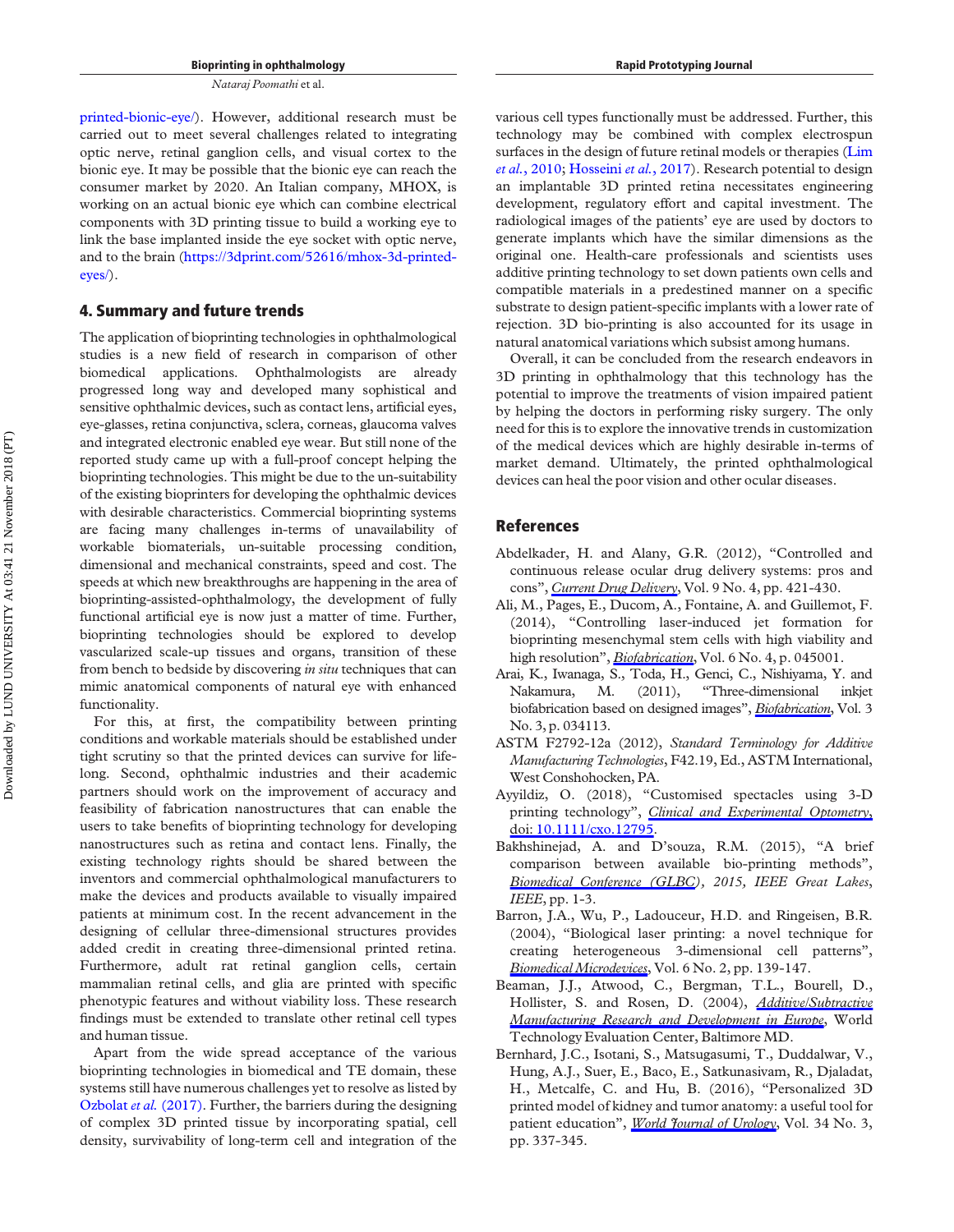- <span id="page-15-19"></span>Bertassoni, L.E., Cardoso, J.C., Manoharan, V., Cristino, A.L., Bhise, N.S., Araujo, W.A., Zorlutuna, P., Vrana, N.E., Ghaemmaghami, A.M., Dokmeci, M.R. and Khademhosseini, A. (2014), "Direct-write bioprinting of cell-laden methacrylated gelatin hydrogels", [Biofabrication](https://www.emeraldinsight.com/action/showLinks?doi=10.1108%2FRPJ-06-2018-0144&crossref=10.1088%2F1758-5082%2F6%2F2%2F024105&isi=000337705000007&citationId=p_10), Vol. 6 No. 2, p. 024105.
- <span id="page-15-5"></span>Billiet, T., Vandenhaute, M., Schelfhout, J., Van Vlierberghe, S. and Dubruel, P. (2012), "A review of trends and limitations in hydrogel-rapid prototyping for tissue engineering", [Biomaterials](https://www.emeraldinsight.com/action/showLinks?doi=10.1108%2FRPJ-06-2018-0144&crossref=10.1016%2Fj.biomaterials.2012.04.050&isi=000306720400005&citationId=p_11), Vol. 33 No. 26, pp. 6020-6041.
- <span id="page-15-8"></span>Boland, T., Xu, T., Damon, B. and Cui, X. (2006), "Application of inkjet printing to tissue engineering", Biotechnology *Journal*, Vol. 1 No. 9, pp. 910-917.
- <span id="page-15-0"></span>Butler, S. (2014), "Medical implants and printable body parts to drive 3D printer growth", The Guardian, UK, available at: [www.](http://www.theguardian.com/business/2014/aug/24/medical-implants-drive-3d-printer-growth37) [theguardian.com/business/2014/aug/24/medical-implants-drive-3d](http://www.theguardian.com/business/2014/aug/24/medical-implants-drive-3d-printer-growth37)[printer-growth37](http://www.theguardian.com/business/2014/aug/24/medical-implants-drive-3d-printer-growth37)
- <span id="page-15-24"></span>Caprioli, J. and Coleman, A.L. (2008), "Intraocular pressure fluctuation: a risk factor for visual field progression at low intraocular pressures in the advanced glaucoma intervention study", [Ophthalmology](https://www.emeraldinsight.com/action/showLinks?doi=10.1108%2FRPJ-06-2018-0144&crossref=10.1016%2Fj.ophtha.2007.10.031&isi=000257211100004&citationId=p_14), Vol. 115 No. 7, pp. 1123-1129.
- <span id="page-15-25"></span>Caprioli, J. and Coleman, A.L. (2010), "Blood pressure, perfusion pressure, and glaucoma", *[American Journal of](https://www.emeraldinsight.com/action/showLinks?doi=10.1108%2FRPJ-06-2018-0144&crossref=10.1016%2Fj.ajo.2010.01.018&isi=000277493800005&citationId=p_15)* [Ophthalmology](https://www.emeraldinsight.com/action/showLinks?doi=10.1108%2FRPJ-06-2018-0144&crossref=10.1016%2Fj.ajo.2010.01.018&isi=000277493800005&citationId=p_15), Vol. 149 No. 5, pp. 704-712.
- <span id="page-15-10"></span>Castrejon-Pita, J.R., Baxter, W.R.S., Morgan, J., Temple, S., Martin, G.D. and Hutchings, I.M. (2013), "Future, opportunities and challenges of inkjet technologies", Atomization and Sprays, Vol. 23 No. 6.
- <span id="page-15-16"></span>Catros, S., Fricain, J.C., Guillotin, B., Pippenger, B., Bareille, R., Remy, M., Lebraud, E., Desbat, B., Amédée, J. and Guillemot, F. (2011), "Laser-assisted bioprinting for creating on-demand patterns of human osteoprogenitor cells and nanohydroxyapatite", *[Biofabrication](https://www.emeraldinsight.com/action/showLinks?doi=10.1108%2FRPJ-06-2018-0144&crossref=10.1088%2F1758-5082%2F3%2F2%2F025001&isi=000294954500003&citationId=p_17)*, Vol. 3 No. 2, p. 025001.
- <span id="page-15-6"></span>Chang, C.C., Boland, E.D., Williams, S.K. and Hoying, J.B. (2011), "Direct-write bioprinting three-dimensional biohybrid systems for future regenerative therapies", *[Journal](https://www.emeraldinsight.com/action/showLinks?doi=10.1108%2FRPJ-06-2018-0144&crossref=10.1002%2Fjbm.b.31831&isi=000291598900018&citationId=p_18)* [of Biomedical Materials Research Part B: Applied Biomaterials](https://www.emeraldinsight.com/action/showLinks?doi=10.1108%2FRPJ-06-2018-0144&crossref=10.1002%2Fjbm.b.31831&isi=000291598900018&citationId=p_18), Vol. 98B No. 1, pp. 160-170.
- <span id="page-15-12"></span>Chien, K.B., Aguado, B.A., Bryce, P.J. and Shah, R.N. (2013), "In vivo acute and humoral response to three-dimensional porous soy protein scaffolds", [Acta Biomaterialia](https://www.emeraldinsight.com/action/showLinks?doi=10.1108%2FRPJ-06-2018-0144&crossref=10.1016%2Fj.actbio.2013.07.005&isi=000326902500021&citationId=p_19), Vol. 9 No. 11, pp. 8983-8990.
- <span id="page-15-27"></span>Chiong, H.S. (2015), "3D printing and ophthalmology for the community", *[Journal of Cytology and Histology](https://www.emeraldinsight.com/action/showLinks?doi=10.1108%2FRPJ-06-2018-0144&crossref=10.4172%2F2157-7099.1000e116&citationId=p_20)*, Vol. 6, p. 116.
- <span id="page-15-9"></span>Cui, X. and Boland, T. (2009), "Human microvasculature fabrication using thermal inkjet printing technology", [Biomaterials](https://www.emeraldinsight.com/action/showLinks?doi=10.1108%2FRPJ-06-2018-0144&crossref=10.1016%2Fj.biomaterials.2009.07.056&isi=000270767300008&citationId=p_21), Vol. 30 No. 31, pp. 6221-6227.
- <span id="page-15-26"></span>Cui, X., Dean, D., Ruggeri, Z.M. and Boland, T. (2010), "Cell damage evaluation of thermal inkjet printed Chinese hamster ovary cells", [Biotechnology and Bioengineering](https://www.emeraldinsight.com/action/showLinks?doi=10.1108%2FRPJ-06-2018-0144&crossref=10.1002%2Fbit.22762&isi=000280341200012&citationId=p_22), Vol. 106 No. 6, pp. 963-969.
- <span id="page-15-4"></span>Dababneh, A.B. and Ozbolat, I.T. (2014), "Bioprinting technology: a current state-of-the-art review", *[Journal of](https://www.emeraldinsight.com/action/showLinks?doi=10.1108%2FRPJ-06-2018-0144&crossref=10.1115%2F1.4028512&isi=000344393000018&citationId=p_23)* [Manufacturing Science and Engineering](https://www.emeraldinsight.com/action/showLinks?doi=10.1108%2FRPJ-06-2018-0144&crossref=10.1115%2F1.4028512&isi=000344393000018&citationId=p_23), Vol. 136 No. 6, p. 061016.
- <span id="page-15-7"></span>DeGans, B.J. and Schubert, U.S. (2004), "Inkjet printing of well-defined polymer dots and arrays", *[Langmuir : The ACS](https://www.emeraldinsight.com/action/showLinks?doi=10.1108%2FRPJ-06-2018-0144&crossref=10.1021%2Fla049469o&isi=000223567900062&citationId=p_24)* [Journal of Surfaces and Colloids](https://www.emeraldinsight.com/action/showLinks?doi=10.1108%2FRPJ-06-2018-0144&crossref=10.1021%2Fla049469o&isi=000223567900062&citationId=p_24), Vol. 20 No. 18, pp. 7789-7793.
- <span id="page-15-17"></span>Duan, B. and Wang, M. (2013), "Selective laser sintering and its biomedical applications", in Schmidt, V. and Belegratis, M. (Eds), [Laser Technology in Biomimetics, Biological and](https://www.emeraldinsight.com/action/showLinks?doi=10.1108%2FRPJ-06-2018-0144&crossref=10.1007%2F978-3-642-41341-4_4&citationId=p_25)

[Medical Physics, Biomedical Engineering](https://www.emeraldinsight.com/action/showLinks?doi=10.1108%2FRPJ-06-2018-0144&crossref=10.1007%2F978-3-642-41341-4_4&citationId=p_25), Springer, Berlin, Heidelberg, pp. 83-109.

- <span id="page-15-11"></span>Duan, B., Hockaday, L.A., Kang, K.H. and Butcher, J.T. (2013), "3D bioprinting of heterogeneous aortic valve conduits with alginate/gelatin hydrogels", *[Journal of](https://www.emeraldinsight.com/action/showLinks?doi=10.1108%2FRPJ-06-2018-0144&crossref=10.1002%2Fjbm.a.34420&citationId=p_26)* [Biomedical Materials Research Part A](https://www.emeraldinsight.com/action/showLinks?doi=10.1108%2FRPJ-06-2018-0144&crossref=10.1002%2Fjbm.a.34420&citationId=p_26), Vol. 101A No. 5, pp. 1255-1264.
- <span id="page-15-3"></span>Fahad, M., Dickens, P. and Gilbert, M. (2013), "Novel polymeric support materials for jetting based additive manufacturing processes", [Rapid Prototyping Journal](https://www.emeraldinsight.com/action/showLinks?doi=10.1108%2FRPJ-06-2018-0144&system=10.1108%2F13552541311323245&isi=000319890900003&citationId=p_27), Vol. 19 No. 4, pp. 230-239.
- <span id="page-15-23"></span>Fariss, R.N., Li, Z.Y. and Milam, A.H. (2000), "Abnormalities in rod photoreceptors, Amacrine cells, and horizontal cells in human retinas with retinitis pigmentosa", [American Journal](https://www.emeraldinsight.com/action/showLinks?doi=10.1108%2FRPJ-06-2018-0144&crossref=10.1016%2FS0002-9394%2899%2900401-8&isi=000085230800013&citationId=p_28) [of Ophthalmology](https://www.emeraldinsight.com/action/showLinks?doi=10.1108%2FRPJ-06-2018-0144&crossref=10.1016%2FS0002-9394%2899%2900401-8&isi=000085230800013&citationId=p_28), Vol. 129 No. 2, pp. 215-223.
- <span id="page-15-1"></span>Fedorovich, N.E., Alblas, J., Hennink, W.E., Öner, F.C. and Dhert, W.J. (2011), "Organ printing: the future of bone regeneration?", [Trends in Biotechnology](https://www.emeraldinsight.com/action/showLinks?doi=10.1108%2FRPJ-06-2018-0144&crossref=10.1016%2Fj.tibtech.2011.07.001&isi=000297878000002&citationId=p_29), Vol. 29 No. 12, pp. 601-606.
- <span id="page-15-18"></span>Fedorovich, N.E., Swennen, I., Girones, J., Moroni, L., Van Blitterswijk, C.A., Schacht, E., Alblas, J. and Dhert, W.J. (2009), "Evaluation of photocrosslinked lutrol hydrogel for tissue printing applications", *[Biomacromolecules](https://www.emeraldinsight.com/action/showLinks?doi=10.1108%2FRPJ-06-2018-0144&crossref=10.1021%2Fbm801463q&isi=000268139300003&citationId=p_30)*, Vol. 10 No. 7, pp. 1689-1696.
- <span id="page-15-2"></span>Fielding, G.A., Bandyopadhyay, A. and Bose, S. (2012), "Effects of silica and zinc oxide doping on mechanical and biological properties of 3D printed tricalcium phosphate tissue engineering scaffolds", [Dental Materials](https://www.emeraldinsight.com/action/showLinks?doi=10.1108%2FRPJ-06-2018-0144&crossref=10.1016%2Fj.dental.2011.09.010&isi=000299312700004&citationId=p_31), Vol. 28 No. 2, pp. 113-122.
- <span id="page-15-21"></span>Gaetani, R., Feyen, D.A., Verhage, V., Slaats, R., Messina, E., Christman, K.L., Giacomello, A., Doevendans, P.A. and Sluijter, J.P. (2015), "Epicardial application of cardiac progenitor cells in a 3D-printed gelatin/hyaluronic acid patch preserves cardiac function after myocardial infarction", [Biomaterials](https://www.emeraldinsight.com/action/showLinks?doi=10.1108%2FRPJ-06-2018-0144&crossref=10.1016%2Fj.biomaterials.2015.05.005&isi=000357229900032&citationId=p_32), Vol. 61, pp. 339-348.
- <span id="page-15-20"></span>Gao, G., Schilling, A.F., Hubbell, K., Yonezawa, T., Truong, D., Hong, Y., Dai, G. and Cui, X. (2015), "Improved properties of bone and cartilage tissue from 3D inkjetbioprinted human mesenchymal stem cells by simultaneous deposition and photocrosslinking in PEG-GelMA", [Biotechnology Letters](https://www.emeraldinsight.com/action/showLinks?doi=10.1108%2FRPJ-06-2018-0144&crossref=10.1007%2Fs10529-015-1921-2&isi=000361825200029&citationId=p_33), Vol. 37 No. 11, pp. 2349-2355.
- <span id="page-15-22"></span>Gibney, R., Matthyssen, S., Patterson, J., Ferraris, E. and Zakaria, N. (2017), "The human cornea as a model tissue for additive biomanufacturing: a review", [Procedia CIRP](https://www.emeraldinsight.com/action/showLinks?doi=10.1108%2FRPJ-06-2018-0144&crossref=10.1016%2Fj.procir.2017.04.040&citationId=p_34), Vol. 65, pp. 56-63.
- <span id="page-15-15"></span>Gruene, M., Deiwick, A., Koch, L., Schlie, S., Unger, C., Hofmann, N., Bernemann, I., Glasmacher, B. and Chichkov, B. (2010), "Laser printing of stem cells for biofabrication of scaffold-free autologous grafts", [Tissue](https://www.emeraldinsight.com/action/showLinks?doi=10.1108%2FRPJ-06-2018-0144&crossref=10.1089%2Ften.tec.2010.0359&isi=000285874700009&citationId=p_35) [Engineering. Part C, Methods](https://www.emeraldinsight.com/action/showLinks?doi=10.1108%2FRPJ-06-2018-0144&crossref=10.1089%2Ften.tec.2010.0359&isi=000285874700009&citationId=p_35), Vol. 17 No. 1, pp. 79-87.
- <span id="page-15-14"></span>Gudapati, H., Yan, J., Huang, Y. and Chrisey, D.B. (2014), "Alginate gelation-induced cell death during laser-assisted cell printing", [Biofabrication](https://www.emeraldinsight.com/action/showLinks?doi=10.1108%2FRPJ-06-2018-0144&crossref=10.1088%2F1758-5082%2F6%2F3%2F035022&isi=000341823500022&citationId=p_36), Vol. 6 No. 3, pp. 035022.
- <span id="page-15-13"></span>Guillemot, F., Souquet, A., Catros, S. and Guillotin, B. (2010), "Laser-assisted cell printing: principle, physical parameters versus cell fate and perspectives in tissue engineering", *[Nanomedicine](https://www.emeraldinsight.com/action/showLinks?doi=10.1108%2FRPJ-06-2018-0144&crossref=10.2217%2Fnnm.10.14&isi=000277074000017&citationId=p_37)*, Vol. 5 No. 3, pp. 507-515.
- Guillemot, F., Souquet, A., Catros, S., Guillotin, B., Lopez, J., Faucon, M., Pippenger, B., Bareille, R., Rémy, M., Bellance, S. and Chabassier, P. (2010), "High-throughput laser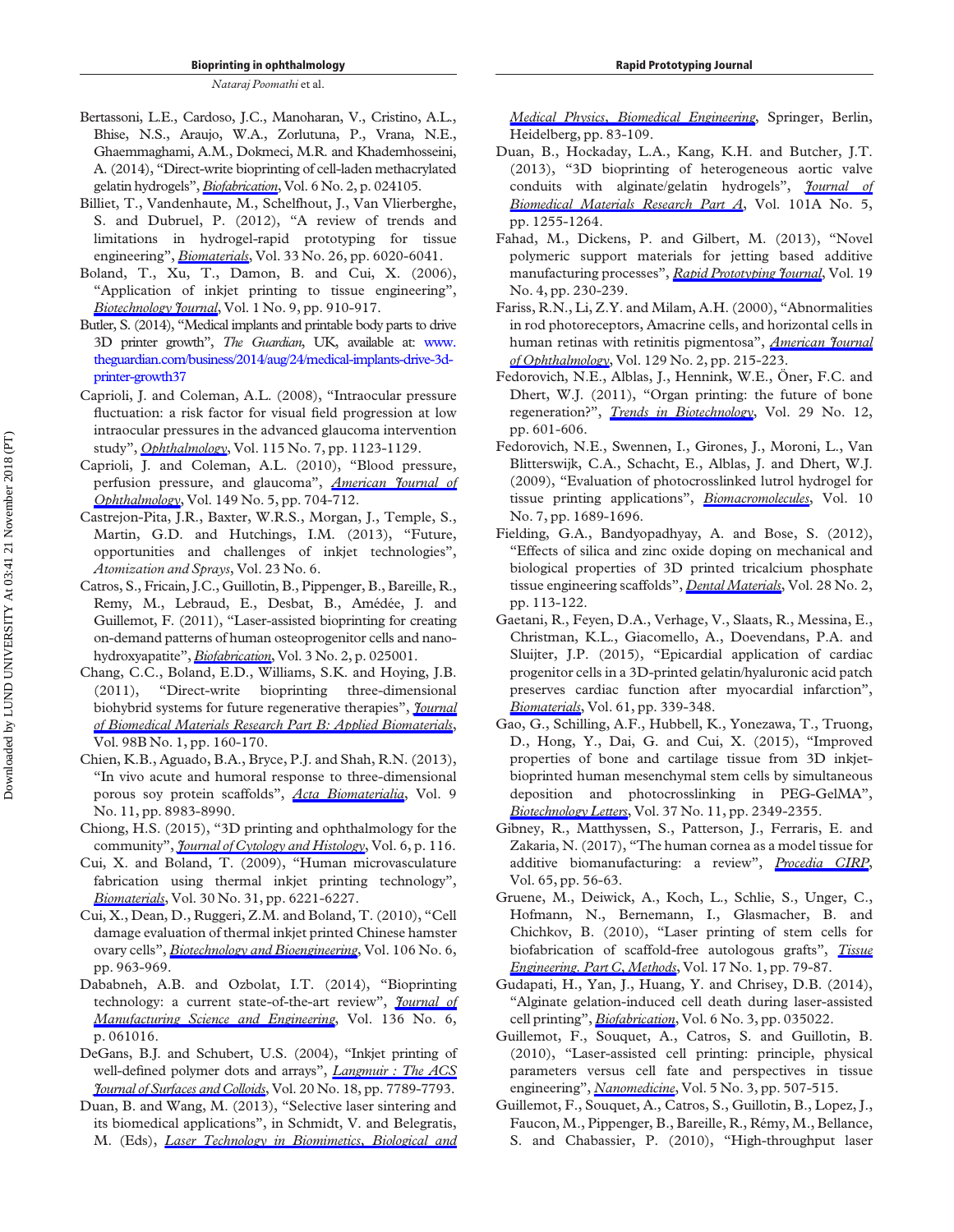printing of cells and biomaterials for tissue engineering", [Acta Biomaterialia](https://www.emeraldinsight.com/action/showLinks?doi=10.1108%2FRPJ-06-2018-0144&crossref=10.1016%2Fj.actbio.2009.09.029&isi=000278868000014&citationId=p_38), Vol. 6 No. 7, pp. 2494-2500.

- <span id="page-16-15"></span>Guillotin, B., Souquet, A., Catros, S., Duocastella, M., Pippenger, B., Bellance, S., Bareille, R., Rémy, M., Bordenave, L., Amédée, J. and Guillemot, F. (2010), "Laser assisted bioprinting of engineered tissue with high cell density and microscale organization", *[Biomaterials](https://www.emeraldinsight.com/action/showLinks?doi=10.1108%2FRPJ-06-2018-0144&crossref=10.1016%2Fj.biomaterials.2010.05.055&isi=000281183000005&citationId=p_39)*, Vol. 31 No. 28, pp. 7250-7256.
- <span id="page-16-12"></span>Hewes, S., Wong, A.D. and Searson, P.C. (2017), "Bioprinting microvessels using an inkjet printer", [Bioprinting](https://www.emeraldinsight.com/action/showLinks?doi=10.1108%2FRPJ-06-2018-0144&crossref=10.1016%2Fj.bprint.2017.05.002&citationId=p_40), Vol. 7, pp. 14-18.
- <span id="page-16-0"></span>Ho, C.M.B., Ng, S.H. and Yoon, Y.J. (2015), "A review on 3D printed bioimplants", *[International Journal of Precision](https://www.emeraldinsight.com/action/showLinks?doi=10.1108%2FRPJ-06-2018-0144&crossref=10.1007%2Fs12541-015-0134-x&isi=000354444600022&citationId=p_41)* [Engineering and Manufacturing](https://www.emeraldinsight.com/action/showLinks?doi=10.1108%2FRPJ-06-2018-0144&crossref=10.1007%2Fs12541-015-0134-x&isi=000354444600022&citationId=p_41), Vol. 16 No. 5, pp. 1035-1046.
- <span id="page-16-3"></span>Hoch, E., Tovar, G.E. and Borchers, K. (2014), "Bioprinting of artificial blood vessels: current approaches towards a demanding goal", [European Journal of Cardio-Thoracic](https://www.emeraldinsight.com/action/showLinks?doi=10.1108%2FRPJ-06-2018-0144&crossref=10.1093%2Fejcts%2Fezu242&isi=000344968700006&citationId=p_42) [Surgery](https://www.emeraldinsight.com/action/showLinks?doi=10.1108%2FRPJ-06-2018-0144&crossref=10.1093%2Fejcts%2Fezu242&isi=000344968700006&citationId=p_42), Vol. 46 No. 5, pp. 767-778.
- <span id="page-16-8"></span>Hockaday, L.A., Kang, K.H., Colangelo, N.W., Cheung, P.Y. C., Duan, B., Malone, E., Wu, J., Girardi, L.N., Bonassar, L.J., Lipson, H. and Chu, C.C. (2012), "Rapid 3D printing of anatomically accurate and mechanically heterogeneous aortic valve hydrogel scaffolds", *[Biofabrication](https://www.emeraldinsight.com/action/showLinks?doi=10.1108%2FRPJ-06-2018-0144&crossref=10.1088%2F1758-5082%2F4%2F3%2F035005&isi=000307944300005&citationId=p_43)*, Vol. 4 No. 3, p. 035005.
- <span id="page-16-4"></span>Hospodiuk, M., Dey, M., Sosnoski, D. and Ozbolat, I.T. (2017), "The bioink: a comprehensive review on bioprintable materials", [Biotechnology Advances](https://www.emeraldinsight.com/action/showLinks?doi=10.1108%2FRPJ-06-2018-0144&crossref=10.1016%2Fj.biotechadv.2016.12.006&isi=000395611100006&citationId=p_44), Vol. 35 No. 2, pp. 217-239.
- <span id="page-16-27"></span>Hosseini, Y., Emadi, R., Kharaziha, M. and Doostmohammadi, A. (2017), "Reinforcement of electrospun poly  $(\varepsilon$ -caprolactone) scaffold using diopside nanopowder to promote biological and physical properties", *[Journal of Applied](https://www.emeraldinsight.com/action/showLinks?doi=10.1108%2FRPJ-06-2018-0144&crossref=10.1002%2Fapp.44433&isi=000387411800004&citationId=p_45)* [Polymer Science](https://www.emeraldinsight.com/action/showLinks?doi=10.1108%2FRPJ-06-2018-0144&crossref=10.1002%2Fapp.44433&isi=000387411800004&citationId=p_45), Vol. 134 No. 6, pp. 1197-1206.
- <span id="page-16-23"></span>Huang, W. and Zhang, X. (2014), "3D printing: print the future of ophthalmology", *[Investigative Opthalmology &](https://www.emeraldinsight.com/action/showLinks?doi=10.1108%2FRPJ-06-2018-0144&crossref=10.1167%2Fiovs.14-15231&citationId=p_46)* [Visual Science](https://www.emeraldinsight.com/action/showLinks?doi=10.1108%2FRPJ-06-2018-0144&crossref=10.1167%2Fiovs.14-15231&citationId=p_46), Vol. 55 No. 8, pp. 5380-5381.
- <span id="page-16-2"></span>IDtechex (2014), "3D printing materials 2014-2025: status, opportunities, market forecasts", available at: [www.idtechex.](http://www.idtechex.com/research/reports/3d-printing-materials-2014-2025-status-opportunitiesmarket-forecasts-000369.asp) [com/research/reports/3d-printing-materials-2014-2025](http://www.idtechex.com/research/reports/3d-printing-materials-2014-2025-status-opportunitiesmarket-forecasts-000369.asp) [status-opportunitiesmarket-forecasts-000369.asp](http://www.idtechex.com/research/reports/3d-printing-materials-2014-2025-status-opportunitiesmarket-forecasts-000369.asp)
- <span id="page-16-6"></span>Jakab, K., Norotte, C., Marga, F., Murphy, K., Vunjak-Novakovic, G. and Forgacs, G. (2010), "Tissue engineering by self-assembly and bio-printing of living cells", [Biofabrication](https://www.emeraldinsight.com/action/showLinks?doi=10.1108%2FRPJ-06-2018-0144&crossref=10.1088%2F1758-5082%2F2%2F2%2F022001&isi=000278550500001&citationId=p_48), Vol. 2 No. 2, p. 022001.
- <span id="page-16-21"></span>Jana, S. and Lerman, A. (2015), "Bioprinting a cardiac valve", [Biotechnology Advances](https://www.emeraldinsight.com/action/showLinks?doi=10.1108%2FRPJ-06-2018-0144&crossref=10.1016%2Fj.biotechadv.2015.07.006&isi=000367024000001&citationId=p_49), Vol. 33 No. 8, pp. 1503-1521.
- <span id="page-16-1"></span>Jerez-Mesa, R., Gomez-Gras, G., Travieso-Rodriguez, J.A. and Garcia-Plana, V. (2017), "A comparative study of the thermal behavior of three different 3D printer liquefiers", Mechatronics.
- <span id="page-16-5"></span>Ji, Z.K., Zhao, Y., Yu, S.S. and Zhao, H. (2018), "The application progress of 3D printing technology in ophthalmology", Chinese Journal of Ophthalmology, Vol. 54, pp. 72-76.
- <span id="page-16-9"></span>Jose, R.R., Rodriguez, M.J., Dixon, T.A., Omenetto, F. and Kaplan, D.L. (2016), "Evolution of bioinks and additive manufacturing technologies for 3D bioprinting", [ACS](https://www.emeraldinsight.com/action/showLinks?doi=10.1108%2FRPJ-06-2018-0144&crossref=10.1021%2Facsbiomaterials.6b00088&isi=000385213700002&citationId=p_52) [Biomaterials Science & Engineering](https://www.emeraldinsight.com/action/showLinks?doi=10.1108%2FRPJ-06-2018-0144&crossref=10.1021%2Facsbiomaterials.6b00088&isi=000385213700002&citationId=p_52), Vol. 2 No. 10, pp. 1662-1678.
- <span id="page-16-25"></span>Kador, K.E., Grogan, S.P., Dorthé, E.W., Venugopalan, P., Malek, M.F., Goldberg, J.L. and D'lima, D.D. (2016),

"Control of retinal ganglion cell positioning and neurite growth: combining 3D printing with radial electrospun scaffolds", *[Tissue Engineering Part A](https://www.emeraldinsight.com/action/showLinks?doi=10.1108%2FRPJ-06-2018-0144&crossref=10.1089%2Ften.tea.2015.0373&isi=000369987900011&citationId=p_53)*, Vol. 22 Nos 3/4, pp. 286-294.

- <span id="page-16-10"></span>Keriquel, V., Oliveira, H., Rémy, M., Ziane, S., Delmond, S., Rousseau, B., Rey, S., Catros, S., Amédée, J., Guillemot, F. and Fricain, J.C. (2017), "In situ printing of mesenchymal stromal cells, by laser-assisted bioprinting, for in vivo bone regeneration applications", Scientifi[c Reports](https://www.emeraldinsight.com/action/showLinks?doi=10.1108%2FRPJ-06-2018-0144&crossref=10.1038%2Fs41598-017-01914-x&citationId=p_54), Vol. 7 No. 1, p. 1778.
- <span id="page-16-19"></span>Khalil, S. and Sun, W. (2009), "Bioprinting endothelial cells with alginate for 3D tissue constructs", *fournal of* [Biomechanical Engineering](https://www.emeraldinsight.com/action/showLinks?doi=10.1108%2FRPJ-06-2018-0144&crossref=10.1115%2F1.3128729&isi=000273298900002&citationId=p_55), Vol. 131 No. 11, p. 111002.
- <span id="page-16-20"></span>Khalil, S., Nam, J. and Sun, W. (2005), "Multi-nozzle deposition for construction of 3D biopolymer tissue scaffolds", [Rapid Prototyping Journal](https://www.emeraldinsight.com/action/showLinks?doi=10.1108%2FRPJ-06-2018-0144&system=10.1108%2F13552540510573347&isi=000227133000003&citationId=p_56), Vol. 11 No. 1, pp. 9-17.
- <span id="page-16-24"></span>Kolesky, D.B., Truby, R.L., Gladman, A.S., Busbee, T.A., Homan, K.A. and Lewis, J.A. (2014), "3D bioprinting of vascularized, heterogeneous cell-laden tissue constructs", [Advanced Materials](https://www.emeraldinsight.com/action/showLinks?doi=10.1108%2FRPJ-06-2018-0144&crossref=10.1002%2Fadma.201305506&isi=000335869100025&citationId=p_57), Vol. 26 No. 19, pp. 3124-3130.
- <span id="page-16-17"></span>Landers, R., Hübner, U., Schmelzeisen, R. and Mülhaupt, R. (2002), "Rapid prototyping of scaffolds derived from thermoreversible hydrogels and tailored for applications in tissue engineering", [Biomaterials](https://www.emeraldinsight.com/action/showLinks?doi=10.1108%2FRPJ-06-2018-0144&crossref=10.1016%2FS0142-9612%2802%2900139-4&isi=000178116900001&citationId=p_58), Vol. 23 No. 23, pp. 4437-4447.
- <span id="page-16-14"></span>Lee, J.W., Choi, Y.J., Yong, W.J., Pati, F., Shim, J.H., Kang, K.S., Kang, I.H., Park, J. and Cho, D.W. (2016), "Development of a 3D cell printed construct considering angiogenesis for liver tissue engineering", *[Biofabrication](https://www.emeraldinsight.com/action/showLinks?doi=10.1108%2FRPJ-06-2018-0144&crossref=10.1088%2F1758-5090%2F8%2F1%2F015007&isi=000373289000011&citationId=p_59)*, Vol. 8 No. 1, p. 015007.
- <span id="page-16-7"></span>Lee, W., Debasitis, J.C., Lee, V.K., Lee, J.H., Fischer, K., Edminster, K., Park, J.K. and Yoo, S.S. (2009), "Multilayered culture of human skin fibroblasts and keratinocytes through three-dimensional freeform fabrication", [Biomaterials](https://www.emeraldinsight.com/action/showLinks?doi=10.1108%2FRPJ-06-2018-0144&crossref=10.1016%2Fj.biomaterials.2008.12.009&isi=000263402500015&citationId=p_60), Vol. 30 No. 8, pp. 1587-1595.
- <span id="page-16-18"></span>Lee, W., Lee, V., Polio, S., Keegan, P., Lee, J.H., Fischer, K., Park, J.K. and Yoo, S.S. (2010), "On-demand threedimensional freeform fabrication of multi-layered hydrogel scaffold with fluidic channels", [Biotechnology and Bioengineering](https://www.emeraldinsight.com/action/showLinks?doi=10.1108%2FRPJ-06-2018-0144&isi=000276263300016&citationId=p_61), Vol. 105 No. 6, pp. 1178-1186.
- <span id="page-16-16"></span>Li, J., Chen, M., Fan, X. and Zhou, H. (2016), "Recent advances in bioprinting techniques: approaches, applications and future prospects", *[Journal of Translational Medicine](https://www.emeraldinsight.com/action/showLinks?doi=10.1108%2FRPJ-06-2018-0144&crossref=10.1186%2Fs12967-016-1028-0&citationId=p_62)*, Vol. 14 No. 1, p. 271.
- <span id="page-16-11"></span>Lim, T.C., Chian, K.S. and Leong, K.F. (2010), "Cryogenic prototyping of chitosan scaffolds with controlled micro and macro architecture and their effect on in vivo neovascularization and cellular infiltration", *Journal of Biomedical* Materials Research Part A, Vol. 94 No. 4, pp. 1303-1311.
- <span id="page-16-13"></span>Liu, W., Heinrich, M.A., Zhou, Y., Akpek, A., Hu, N., Liu, X., Guan, X., Zhong, Z., Jin, X., Khademhosseini, A. and Zhang, Y.S. (2017), "Extrusion bioprinting of Shear-Thinning gelatin methacryloyl bioinks", Advanced Healthcare Materials, Vol. 6 No. 12.
- <span id="page-16-22"></span>Lorber, B., Hsiao, W.K. and Martin, K.R. (2016), "Three-dimensional printing of the retina", [Current Opinion in](https://www.emeraldinsight.com/action/showLinks?doi=10.1108%2FRPJ-06-2018-0144&crossref=10.1097%2FICU.0000000000000252&isi=000374767000012&citationId=p_65) [Ophthalmology](https://www.emeraldinsight.com/action/showLinks?doi=10.1108%2FRPJ-06-2018-0144&crossref=10.1097%2FICU.0000000000000252&isi=000374767000012&citationId=p_65), Vol. 27 No. 3, p. 262.
- <span id="page-16-26"></span>Lorber, B., Hsiao, W.K., Hutchings, I.M. and Martin, K.R. (2013), "Adult rat retinal ganglion cells and glia can be printed by piezoelectric inkjet printing", [Biofabrication](https://www.emeraldinsight.com/action/showLinks?doi=10.1108%2FRPJ-06-2018-0144&crossref=10.1088%2F1758-5082%2F6%2F1%2F015001&isi=000332844400001&citationId=p_66), Vol. 6 No. 1, p. 015001.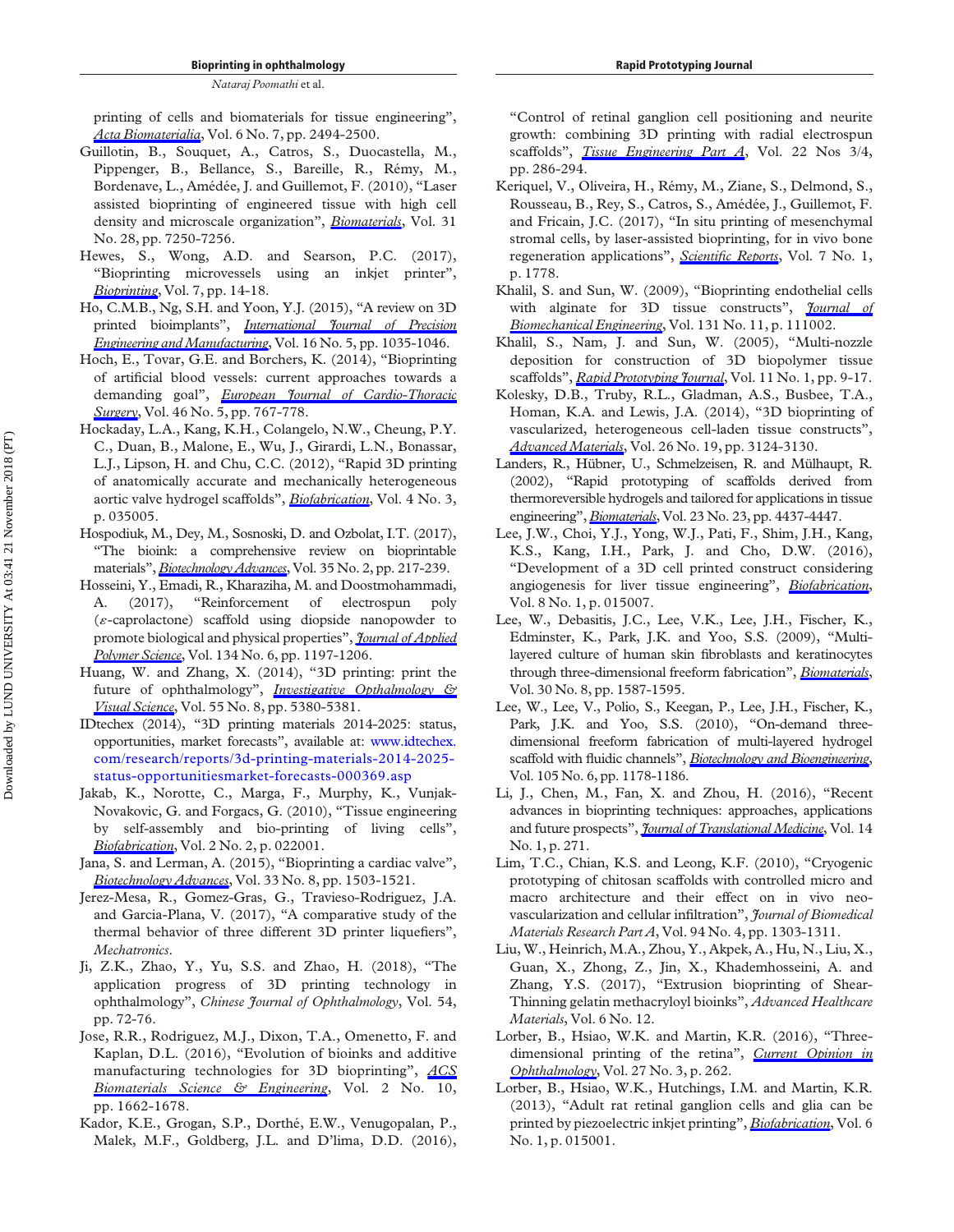- <span id="page-17-17"></span>Lupeanu, M.E., Rennie, A.E., Rosu, M.M. and Moagar-Poladian, G. (2010), "Research strategy on developing additive manufactured bespoke ophthalmic instruments assisted by an online integrated platform", UPB Scientific Bulletin, Series D: Mechanical Engineering, Vol. 76 No. 2, pp. 143-162.
- <span id="page-17-9"></span>Malda, J., Visser, J., Melchels, F.P., Jüngst, T., Hennink, W. E., Dhert, W.J., Groll, J. and Hutmacher, D.W. (2013), "25th anniversary article: engineering hydrogels for biofabrication", *[Advanced Materials](https://www.emeraldinsight.com/action/showLinks?doi=10.1108%2FRPJ-06-2018-0144&crossref=10.1002%2Fadma.201302042&isi=000327686700003&citationId=p_68)*, Vol. 25 No. 36, pp. 5011-5028.
- <span id="page-17-1"></span>Mannoor, M.S., Jiang, Z., James, T., Kong, Y.L., Malatesta, K.A., Soboyejo, W.O., Verma, N., Gracias, D.H. and McAlpine, M.C. (2013), "3D printed bionic ears", [Nano](https://www.emeraldinsight.com/action/showLinks?doi=10.1108%2FRPJ-06-2018-0144&crossref=10.1021%2Fnl4007744&isi=000320485100051&citationId=p_69) [Letters](https://www.emeraldinsight.com/action/showLinks?doi=10.1108%2FRPJ-06-2018-0144&crossref=10.1021%2Fnl4007744&isi=000320485100051&citationId=p_69), Vol. 13 No. 6, pp. 2634-2639.
- <span id="page-17-24"></span>Marasco, P.L. and Foote, B. (2017), "Assessment of an approach to printed polymer lenses", in Advanced Optics for Defense Applications: UV through LWIR II, Vol. 10181, International Society for Optics and Photonics, p. 101810S.
- <span id="page-17-21"></span>Michael, S., Sorg, H., Peck, C.T., Koch, L., Deiwick, A., Chichkov, B., Vogt, P.M. and Reimers, K. (2013), "Tissue engineered skin substitutes created by laser-assisted bioprinting form skin-like structures in the dorsal skin fold chamber in mice",  $P$ loS One, Vol. 8 No. 3, p. e57741.
- <span id="page-17-2"></span>Mironov, V., Boland, T., Trusk, T., Forgacs, G. and Markwald, R.R. (2003), "Organ printing: computer-aided jet-based 3D tissue engineering", [TRENDS in Biotechnology](https://www.emeraldinsight.com/action/showLinks?doi=10.1108%2FRPJ-06-2018-0144&crossref=10.1016%2FS0167-7799%2803%2900033-7&isi=000182339000009&citationId=p_72), Vol. 21 No. 4, pp. 157-161.
- <span id="page-17-6"></span>Mironov, V., Visconti, R.P., Kasyanov, V., Forgacs, G., Drake, C.J. and Markwald, R.R. (2009), "Organ printing: tissue spheroids as building blocks", [Biomaterials](https://www.emeraldinsight.com/action/showLinks?doi=10.1108%2FRPJ-06-2018-0144&crossref=10.1016%2Fj.biomaterials.2008.12.084&isi=000264512800002&citationId=p_73), Vol. 30 No. 12, pp. 2164-2174.
- <span id="page-17-11"></span>Moon, S., Kim, Y.G., Dong, L., Lombardi, M., Haeggstrom, E., Jensen, R.V., Hsiao, L.L. and Demirci, U. (2011), "Drop-on-demand single cell isolation and total RNA analysis", *[PLoS One](https://www.emeraldinsight.com/action/showLinks?doi=10.1108%2FRPJ-06-2018-0144&crossref=10.1371%2Fjournal.pone.0017455&isi=000288247800007&citationId=p_74)*, Vol. 6 No. 3, p. e17455.
- <span id="page-17-3"></span>Moroni, L., de Wijn, J. and Van Blitterswijk, C.A. (2004), "3D plotted scaffolds for tissue engineering: dynamical mechanical analysis", European Cells and Materials, Vol. 7 No. 1, p. 68.
- <span id="page-17-15"></span>Müller, M., Öztürk, E., Arlov, Ø., Gatenholm, P. and Zenobi-Wong, M. (2017), "Alginate sulfate-nanocellulose bioinks for cartilage bioprinting applications", *[Annals of Biomedical](https://www.emeraldinsight.com/action/showLinks?doi=10.1108%2FRPJ-06-2018-0144&crossref=10.1007%2Fs10439-016-1704-5&isi=000391923100014&citationId=p_76)* [Engineering](https://www.emeraldinsight.com/action/showLinks?doi=10.1108%2FRPJ-06-2018-0144&crossref=10.1007%2Fs10439-016-1704-5&isi=000391923100014&citationId=p_76), Vol. 45 No. 1, pp. 210-223.
- <span id="page-17-26"></span>Murphy, S.V. and Atala, A. (2014), "3D bioprinting of tissues and organs", [Nature Biotechnology](https://www.emeraldinsight.com/action/showLinks?doi=10.1108%2FRPJ-06-2018-0144&crossref=10.1038%2Fnbt.2958&isi=000346455900025&citationId=p_77), Vol. 32 No. 8, p. 773.
- <span id="page-17-4"></span>Turner, B.N., Strong, R. and Gold, S.A. (2014), "A review of melt extrusion additive manufacturing processes: I. process design and modeling", [Rapid Prototyping Journal](https://www.emeraldinsight.com/action/showLinks?doi=10.1108%2FRPJ-06-2018-0144&system=10.1108%2FRPJ-01-2013-0012&isi=000340950200003&citationId=p_78), Vol. 20 No. 3, pp. 192-204.
- <span id="page-17-19"></span>Nair, K., Yan, K. and Sun, W. (2007), "A multilevel numerical model quantifying cell deformation in encapsulated alginate structures", *[Journal of Mechanics of Materials and Structures](https://www.emeraldinsight.com/action/showLinks?doi=10.1108%2FRPJ-06-2018-0144&crossref=10.2140%2Fjomms.2007.2.1121&isi=000256406600008&citationId=p_79)*, Vol. 2 No. 6, pp. 1121-1139.
- <span id="page-17-14"></span>Nakamura, M., Kobayashi, A., Takagi, F., Watanabe, A., Hiruma, Y., Ohuchi, K., Iwasaki, Y., Horie, M., Morita, I. and Takatani, S. (2005), "Biocompatible inkjet printing technique for designed seeding of individual living cells", [Tissue Engineering](https://www.emeraldinsight.com/action/showLinks?doi=10.1108%2FRPJ-06-2018-0144&crossref=10.1089%2Ften.2005.11.1658&citationId=p_80), Vol. 11 Nos 11/12, pp. 1658-1666.
- <span id="page-17-22"></span>Nishiyama, Y., Nakamura, M., Henmi, C., Yamaguchi, K., Mochizuki, S., Nakagawa, H. and Takiura, K. (2007), "Fabrication of 3D cell supporting structures with multi-materials using the bio-printer", [ASME 2007 International](https://www.emeraldinsight.com/action/showLinks?doi=10.1108%2FRPJ-06-2018-0144&crossref=10.1115%2FMSEC2007-31064&citationId=p_81) [Manufacturing Science and Engineering Conference](https://www.emeraldinsight.com/action/showLinks?doi=10.1108%2FRPJ-06-2018-0144&crossref=10.1115%2FMSEC2007-31064&citationId=p_81), American [Society of Mechanical Engineers](https://www.emeraldinsight.com/action/showLinks?doi=10.1108%2FRPJ-06-2018-0144&crossref=10.1115%2FMSEC2007-31064&citationId=p_81), pp. 97-102.
- <span id="page-17-18"></span>Norotte, C., Marga, F.S., Niklason, L.E. and Forgacs, G. (2009), "Scaffold-free vascular tissue engineering using bioprinting", [Biomaterials](https://www.emeraldinsight.com/action/showLinks?doi=10.1108%2FRPJ-06-2018-0144&crossref=10.1016%2Fj.biomaterials.2009.06.034&isi=000270204500002&citationId=p_82), Vol. 30 No. 30, pp. 5910-5917.
- <span id="page-17-28"></span>Orcutt, M. (2014), available at: [www.technologyreview.com/s/](http://www.technologyreview.com/s/523301/printed-eye-cells-could-help-treat-blindness/) [523301/printed-eye-cells-could-help-treat-blindness/](http://www.technologyreview.com/s/523301/printed-eye-cells-could-help-treat-blindness/)
- <span id="page-17-16"></span>Ovsianikov, A., Gruene, M., Pflaum, M., Koch, L., Maiorana, F., Wilhelmi, M., Haverich, A. and Chichkov, B. (2010), "Laser printing of cells into 3D scaffolds", [Biofabrication](https://www.emeraldinsight.com/action/showLinks?doi=10.1108%2FRPJ-06-2018-0144&crossref=10.1088%2F1758-5082%2F2%2F1%2F014104&isi=000278118400005&citationId=p_84), Vol. 2 No. 1, p. 014104.
- <span id="page-17-20"></span>Ozbolat, I.T. and Hospodiuk, M. (2016), "Current advances and future perspectives in extrusion-based bioprinting", [Biomaterials](https://www.emeraldinsight.com/action/showLinks?doi=10.1108%2FRPJ-06-2018-0144&crossref=10.1016%2Fj.biomaterials.2015.10.076&isi=000366961100028&citationId=p_85), Vol. 76, pp. 321-343.
- <span id="page-17-5"></span>Ozbolat, I.T. and Yu, Y. (2013), "Bioprinting toward organ fabrication: challenges and future trends", [IEEE Transactions](https://www.emeraldinsight.com/action/showLinks?doi=10.1108%2FRPJ-06-2018-0144&crossref=10.1109%2FTBME.2013.2243912&isi=000316810900014&citationId=p_86) [on Biomedical Engineering](https://www.emeraldinsight.com/action/showLinks?doi=10.1108%2FRPJ-06-2018-0144&crossref=10.1109%2FTBME.2013.2243912&isi=000316810900014&citationId=p_86), Vol. 60 No. 3, pp. 691-699.
- <span id="page-17-29"></span>Ozbolat, I.T., Moncal, K.K. and Gudapati, H. (2017), "Evaluation of bioprinter technologies", [Additive](https://www.emeraldinsight.com/action/showLinks?doi=10.1108%2FRPJ-06-2018-0144&crossref=10.1016%2Fj.addma.2016.10.003&isi=000435751800017&citationId=p_87) [Manufacturing](https://www.emeraldinsight.com/action/showLinks?doi=10.1108%2FRPJ-06-2018-0144&crossref=10.1016%2Fj.addma.2016.10.003&isi=000435751800017&citationId=p_87), Vol. 13, pp. 179-200.
- <span id="page-17-23"></span>Patrascioiu, A., Fernández-Pradas, J.M., Palla-Papavlu, A., Morenza, J.L. and Serra, P. (2014), "Laser-generated liquid microjets: correlation between bubble dynamics and liquid ejection", *Microfl[uidics and Nano](https://www.emeraldinsight.com/action/showLinks?doi=10.1108%2FRPJ-06-2018-0144&crossref=10.1007%2Fs10404-013-1218-5&isi=000329406900006&citationId=p_88)fluidics*, Vol. 16 Nos 1/2, pp. 55-63.
- <span id="page-17-7"></span>Peltola, S.M., Melchels, F.P., Grijpma, D.W. and Kellomäki, M. (2008), "A review of rapid prototyping techniques for tissue engineering purposes", *[Annals of Medicine](https://www.emeraldinsight.com/action/showLinks?doi=10.1108%2FRPJ-06-2018-0144&crossref=10.1080%2F07853890701881788&isi=000255221200003&citationId=p_89)*, Vol. 40 No. 4, pp. 268-280.
- <span id="page-17-13"></span>Phillippi, J.A., Miller, E., Weiss, L., Huard, J., Waggoner, A. and Campbell, P. (2008), "Microenvironments engineered by inkjet bioprinting spatially direct adult stem cells toward muscle-and Bone-Like subpopulations", [Stem Cells](https://www.emeraldinsight.com/action/showLinks?doi=10.1108%2FRPJ-06-2018-0144&crossref=10.1634%2Fstemcells.2007-0520&isi=000252302500015&citationId=p_90), Vol. 26 No. 1, pp. 127-134.
- <span id="page-17-10"></span>Raof, N.A., Schiele, N.R., Xie, Y., Chrisey, D.B. and Corr, D. T. (2011), "The maintenance of pluripotency following laser direct-write of mouse embryonic stem cells", *[Biomaterials](https://www.emeraldinsight.com/action/showLinks?doi=10.1108%2FRPJ-06-2018-0144&crossref=10.1016%2Fj.biomaterials.2010.11.015&isi=000287069400005&citationId=p_91)*, Vol. 32 No. 7, pp. 1802-1808.
- <span id="page-17-25"></span>Salvador, M.R. and de Menéndez, A.M.H. (2016), "Major advances in ophthalmology: emergence of bio-additive manufacturing", *[Journal of Intelligence Studies in Business](https://www.emeraldinsight.com/action/showLinks?doi=10.1108%2FRPJ-06-2018-0144&isi=000382943100006&citationId=p_92)*, Vol. 6 No. 1.
- <span id="page-17-8"></span>Sanchez, E.A., Waldmann, M. and Arnold, C.B. (2011), "Chalcogenide glass microlenses by inkjet printing", *[Applied](https://www.emeraldinsight.com/action/showLinks?doi=10.1108%2FRPJ-06-2018-0144&crossref=10.1364%2FAO.50.001974&isi=000290431000002&citationId=p_93)* [Optics](https://www.emeraldinsight.com/action/showLinks?doi=10.1108%2FRPJ-06-2018-0144&crossref=10.1364%2FAO.50.001974&isi=000290431000002&citationId=p_93), Vol. 50 No. 14, pp. 1974-1978.
- <span id="page-17-27"></span>Sanjana, N.E. and Fuller, S.B. (2004), "A fast flexible ink-jet printing method for patterning dissociated neurons in culture", *[Journal of Neuroscience Methods](https://www.emeraldinsight.com/action/showLinks?doi=10.1108%2FRPJ-06-2018-0144&crossref=10.1016%2Fj.jneumeth.2004.01.011&isi=000222220900005&citationId=p_94)*, Vol. 136 No. 2, pp. 151-163.
- <span id="page-17-12"></span>Sawkins, M.J., Mistry, P., Brown, B.N., Shakesheff, K.M., Bonassar, L.J. and Yang, J. (2015), "Cell and protein compatible 3D bioprinting of mechanically strong constructs for bone repair", *[Biofabrication](https://www.emeraldinsight.com/action/showLinks?doi=10.1108%2FRPJ-06-2018-0144&crossref=10.1088%2F1758-5090%2F7%2F3%2F035004&isi=000366460800007&citationId=p_95)*, Vol. 7 No. 3, pp. 035004.
- <span id="page-17-0"></span>Schubert, C., Van Langeveld, M.C. and Donoso, L.A. (2014), "Innovations in 3D printing: a 3D overview from optics to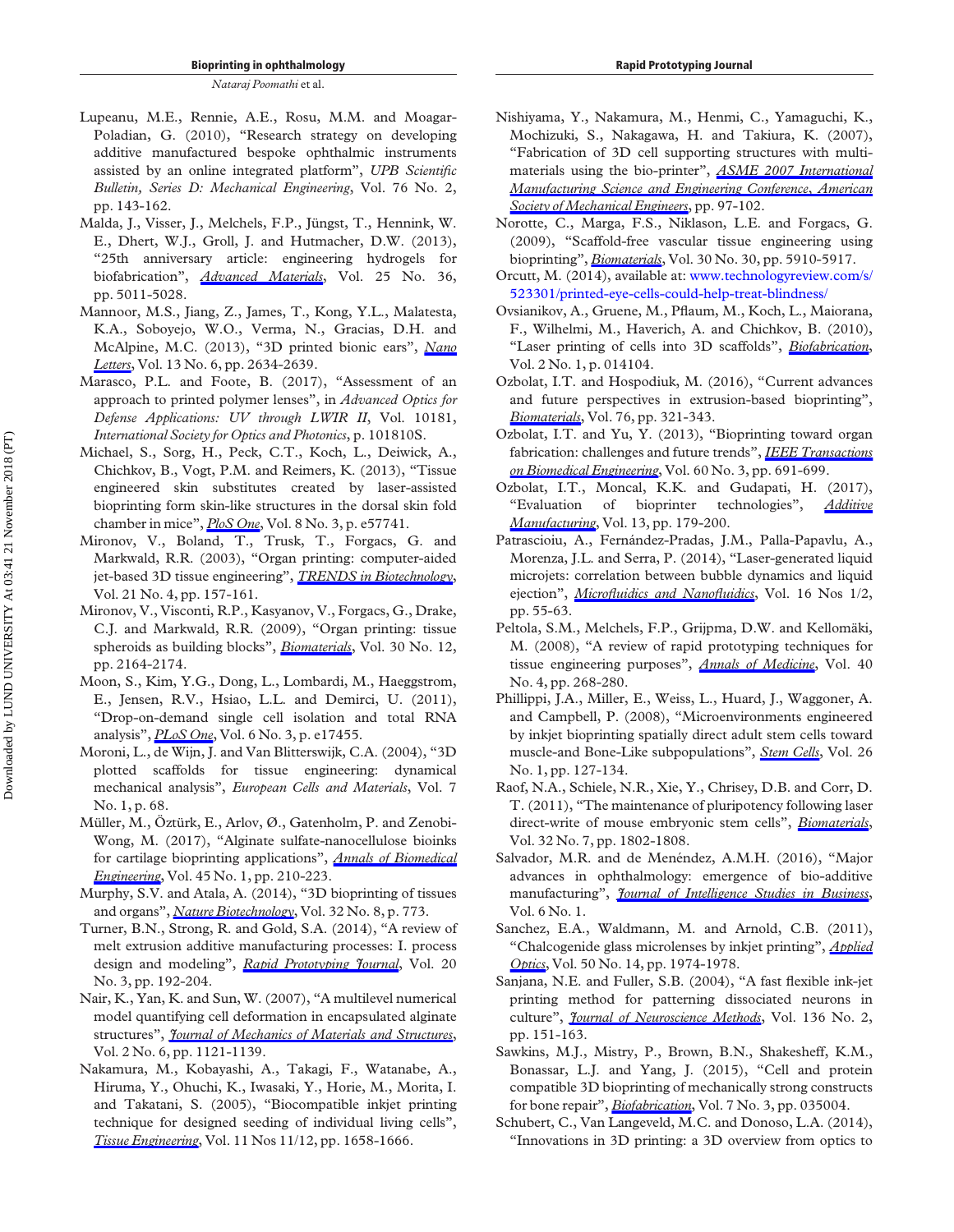organs", *[The British Journal of Ophthalmology](https://www.emeraldinsight.com/action/showLinks?doi=10.1108%2FRPJ-06-2018-0144&crossref=10.1136%2Fbjophthalmol-2013-304446&isi=000330069300005&citationId=p_96)*, Vol. 98 No. 2, pp. 159-161.

- <span id="page-18-4"></span>Seol, Y.J., Kang, H.W., Lee, S.J., Atala, A. and Yoo, J.J. (2014), "Bioprinting technology and its applications", [European Journal of Cardio-Thoracic Surgery](https://www.emeraldinsight.com/action/showLinks?doi=10.1108%2FRPJ-06-2018-0144&crossref=10.1093%2Fejcts%2Fezu148&isi=000344968400004&citationId=p_97), Vol. 46 No. 3, pp. 342-348.
- <span id="page-18-6"></span>Shim, J.H., Lee, J.S., Kim, J.Y. and Cho, D.W. (2012), "Bioprinting of a mechanically enhanced three-dimensional dual cell-laden construct for osteochondral tissue engineering using a multi-head tissue/organ building system", *[Journal of Micromechanics and Microengineering](https://www.emeraldinsight.com/action/showLinks?doi=10.1108%2FRPJ-06-2018-0144&crossref=10.1088%2F0960-1317%2F22%2F8%2F085014&isi=000306649000014&citationId=p_98)*, Vol. 22 No. 8, p. 085014.
- <span id="page-18-7"></span>Shirazi, S.F.S., Gharehkhani, S., Mehrali, M., Yarmand, H., Metselaar, H.S.C., Kadri, N.A. and Osman, N.A.A. (2015), "A review on powder-based additive manufacturing for tissue engineering: selective laser sintering and inkjet 3D printing", [Science and Technology of Advanced Materials](https://www.emeraldinsight.com/action/showLinks?doi=10.1108%2FRPJ-06-2018-0144&crossref=10.1088%2F1468-6996%2F16%2F3%2F033502&isi=000357424000003&citationId=p_99), Vol. 16 No. 3, p. 033502.
- <span id="page-18-8"></span>Singh, S. and Ramakrishna, S. (2017), "Biomedical applications of additive manufacturing: present and future", [Current Opinion in Biomedical Engineering](https://www.emeraldinsight.com/action/showLinks?doi=10.1108%2FRPJ-06-2018-0144&crossref=10.1016%2Fj.cobme.2017.05.006&citationId=p_100), Vol. 2, pp. 105-115.
- <span id="page-18-18"></span>Skardal, A., Zhang, J. and Prestwich, G.D. (2010), "Bioprinting vessel-like constructs using hyaluronan hydrogels crosslinked with tetrahedral polyethylene glycol tetracrylates", [Biomaterials](https://www.emeraldinsight.com/action/showLinks?doi=10.1108%2FRPJ-06-2018-0144&crossref=10.1016%2Fj.biomaterials.2010.04.045&isi=000279616200006&citationId=p_101), Vol. 31 No. 24, pp. 6173-6181.
- <span id="page-18-2"></span>Slotwinski, J. (2014), *[Applicability of Existing Materials Testing](https://www.emeraldinsight.com/action/showLinks?doi=10.1108%2FRPJ-06-2018-0144&crossref=10.6028%2FNIST.IR.8005&citationId=p_102)* [Standards for Additive Manufacturing Materials](https://www.emeraldinsight.com/action/showLinks?doi=10.1108%2FRPJ-06-2018-0144&crossref=10.6028%2FNIST.IR.8005&citationId=p_102), National Institute of Standards and Technology, Gaithersburg, MD, NISTIR 8005.
- <span id="page-18-20"></span>Smith, C.M., Stone, A.L., Parkhill, R.L., Stewart, R.L., Simpkins, M.W., Kachurin, A.M., Warren, W.L. and Williams, S.K. (2004), "Three-dimensional bioassembly tool for generating viable tissue-engineered constructs", [Tissue Engineering](https://www.emeraldinsight.com/action/showLinks?doi=10.1108%2FRPJ-06-2018-0144&crossref=10.1089%2Ften.2004.10.1566&citationId=p_103), Vol. 10 Nos 9/10, pp. 1566-1576.
- <span id="page-18-5"></span>Song, S.J., Choi, J., Park, Y.D., Lee, J.J., Hong, S.Y. and Sun, K. (2010), "A Three-Dimensional bioprinting system for use with a hydrogel-based biomaterial and printing parameter characterization", Artifi[cial Organs](https://www.emeraldinsight.com/action/showLinks?doi=10.1108%2FRPJ-06-2018-0144&crossref=10.1111%2Fj.1525-1594.2010.01143.x&isi=000284588300030&citationId=p_104), Vol. 34 No. 11, pp. 1044-1048.
- <span id="page-18-3"></span>Sood, A.K., Ohdar, R.K. and Mahapatra, S.S. (2009), "Improving dimensional accuracy of fused deposition modelling processed part using grey Taguchi method", [Materials & Design](https://www.emeraldinsight.com/action/showLinks?doi=10.1108%2FRPJ-06-2018-0144&crossref=10.1016%2Fj.matdes.2009.04.030&isi=000268453500036&citationId=p_105), Vol. 30 No. 10, pp. 4243-4252.
- <span id="page-18-0"></span>Stansbury, J.W. and Idacavage, M.J. (2016), "3D printing with polymers: challenges among expanding options and opportunities", [Dental Materials](https://www.emeraldinsight.com/action/showLinks?doi=10.1108%2FRPJ-06-2018-0144&crossref=10.1016%2Fj.dental.2015.09.018&isi=000370808200007&citationId=p_106), Vol. 32 No. 1, pp. 54-64.
- <span id="page-18-9"></span>Steer, D.L. and Nigam, S.K. (2003), "Developmental approaches to kidney tissue engineering", *[American Journal](https://www.emeraldinsight.com/action/showLinks?doi=10.1108%2FRPJ-06-2018-0144&crossref=10.1152%2Fajprenal.00167.2003&isi=000186948600001&citationId=p_107)* [of Physiology-Renal Physiology](https://www.emeraldinsight.com/action/showLinks?doi=10.1108%2FRPJ-06-2018-0144&crossref=10.1152%2Fajprenal.00167.2003&isi=000186948600001&citationId=p_107), Vol. 286 No. 1, pp. F1-F7.
- <span id="page-18-11"></span>Sung, Y.L., Jeang, J., Lee, C.H. and Shih, W.C. (2015), "Fabricating optical lenses by inkjet printing and heatassisted in situ curing of polydimethylsiloxane for smartphone microscopy", *[Journal of Biomedical Optics](https://www.emeraldinsight.com/action/showLinks?doi=10.1108%2FRPJ-06-2018-0144&crossref=10.1117%2F1.JBO.20.4.047005&isi=000355282800028&citationId=p_108)*, Vol. 20 No. 4, p. 047005.
- <span id="page-18-16"></span>Tan, Y.S. and Yeong, W.Y. (2014), "Bioprinting of Alginate-Based tubular construct using extrusion-based technique", Proceedings of the 1st International Conference on Progress in Additive Manufacturing, pp. 423-427.
- <span id="page-18-17"></span>Tan, E.Y.S. and Yeong, W.Y. (2015), "Concentric bioprinting of alginate-based tubular constructs using multi-nozzle extrusion-based technique", [International Journal of](https://www.emeraldinsight.com/action/showLinks?doi=10.1108%2FRPJ-06-2018-0144&isi=000409601100006&citationId=p_110) *[Bioprinting](https://www.emeraldinsight.com/action/showLinks?doi=10.1108%2FRPJ-06-2018-0144&isi=000409601100006&citationId=p_110)*, Vol. 1 No. 1, pp. 49-56.
- <span id="page-18-26"></span>Tham, Y.C., Li, X., Wong, T.Y., Quigley, H.A., Aung, T. and Cheng, C.Y. (2014), "Global prevalence of glaucoma and projections of glaucoma burden through 2040: a systematic review and Meta-analysis", [Ophthalmology](https://www.emeraldinsight.com/action/showLinks?doi=10.1108%2FRPJ-06-2018-0144&crossref=10.1016%2Fj.ophtha.2014.05.013&isi=000344480400011&citationId=p_111), Vol. 121 No. 11, pp. 2081-2090.
- <span id="page-18-24"></span>Tooker, A., Meng, E., Erickson, J., Tai, Y.C. and Pine, J. (2005), "Biocomplatible paryleneneurocages", [IEEE Engineering in](https://www.emeraldinsight.com/action/showLinks?doi=10.1108%2FRPJ-06-2018-0144&crossref=10.1109%2FMEMB.2005.1549727&citationId=p_112) [Medicine and Biology Magazine : The Quarterly Magazine of the](https://www.emeraldinsight.com/action/showLinks?doi=10.1108%2FRPJ-06-2018-0144&crossref=10.1109%2FMEMB.2005.1549727&citationId=p_112) Engineering in Medicine & Amp; Biology Society, Vol. 24 No. 6, pp. 30-33.
- <span id="page-18-15"></span>Tse, C.C.W. Ng, S.S. Stringer, J. MacNeil, S. Haycock, J.W. and Smith, P.J. (2016), "Utilising inkjet printed paraffin wax for cell patterning applications", International Journal of Bioprinting, Vol. 6, pp. 35-44.
- <span id="page-18-19"></span>Wang, Z., Jin, X., Dai, R., Holzman, J.F. and Kim, K. (2016), "An ultrafast hydrogel photocrosslinking method for direct laser bioprinting", [RSC Advances](https://www.emeraldinsight.com/action/showLinks?doi=10.1108%2FRPJ-06-2018-0144&crossref=10.1039%2FC5RA24910D&isi=000371019000079&citationId=p_114), Vol. 6 No. 25, pp. 21099-21104.
- <span id="page-18-22"></span>West, J.L. and Hubbell, J.A. (1999), "Polymeric biomaterials with degradation sites for proteases involved in cell migration", [Macromolecules](https://www.emeraldinsight.com/action/showLinks?doi=10.1108%2FRPJ-06-2018-0144&crossref=10.1021%2Fma981296k&isi=000078475700035&citationId=p_115), Vol. 32 No. 1, pp. 241-244.
- <span id="page-18-23"></span>Willis, K., Brockmeyer, E., Hudson, S. and Poupyrev, I. (2012), "Printed optics: 3D printing of embedded optical elements for interactive devices", [Proceedings of the 25th](https://www.emeraldinsight.com/action/showLinks?doi=10.1108%2FRPJ-06-2018-0144&crossref=10.1145%2F2380116.2380190&citationId=p_116) [Annual ACM Symposium on User Interface Software and](https://www.emeraldinsight.com/action/showLinks?doi=10.1108%2FRPJ-06-2018-0144&crossref=10.1145%2F2380116.2380190&citationId=p_116) [Technology, ACM](https://www.emeraldinsight.com/action/showLinks?doi=10.1108%2FRPJ-06-2018-0144&crossref=10.1145%2F2380116.2380190&citationId=p_116), pp. 589-598.
- <span id="page-18-10"></span>Wilson, W.C. and Boland, T. (2003), "Cell and organ printing 1: protein and cell printers", *The Anatomical Record. Part A*, [Discoveries in Molecular, Cellular, and Evolutionary Biology](https://www.emeraldinsight.com/action/showLinks?doi=10.1108%2FRPJ-06-2018-0144&crossref=10.1002%2Far.a.10057&citationId=p_117), Vol. 272 No. 2, pp. 491-496.
- <span id="page-18-21"></span>Witowski, J., Mateusz, S., Tomasz, Z., Jasamine, C.B., Jason, C., Piotr, M. and Michał, P. (2018), "From ideas to longterm studies: 3D printing clinical trials review", *[International](https://www.emeraldinsight.com/action/showLinks?doi=10.1108%2FRPJ-06-2018-0144&isi=000443849200016&citationId=p_118)* **[Journal of Computer Assisted Radiology and Surgery](https://www.emeraldinsight.com/action/showLinks?doi=10.1108%2FRPJ-06-2018-0144&isi=000443849200016&citationId=p_118), pp. 1-6,** available at: <https://doi.org/10.1007/s11548-018-1793-8>
- <span id="page-18-1"></span>Wohlers, T.T. and Caffrey, T. (2015), Wohlers Report 2015: 3D printing and Additive Manufacturing State of the Industry Annual Worldwide Progress Report, Wohlers Associates.
- <span id="page-18-13"></span>Wu, P.K. and Ringeisen, B.R. (2010), "Development of human umbilical vein endothelial cell (HUVEC) and human umbilical vein smooth muscle cell (HUVSMC) branch/stem structures on hydrogel layers via biological laser printing (BioLP)", *[Biofabrication](https://www.emeraldinsight.com/action/showLinks?doi=10.1108%2FRPJ-06-2018-0144&crossref=10.1088%2F1758-5082%2F2%2F1%2F014111&isi=000278118400012&citationId=p_120)*, Vol. 2 No. 1, p. 014111.
- <span id="page-18-12"></span>Wu, Z., Su, X., Xu, Y., Kong, B., Sun, W. and Mi, S. (2016), "Bioprinting three-dimensional cell-laden tissue constructs with controllable degradation", Scientifi[c Reports](https://www.emeraldinsight.com/action/showLinks?doi=10.1108%2FRPJ-06-2018-0144&crossref=10.1038%2Fsrep24474&isi=000374353000001&citationId=p_121), Vol. 6, p. 24474.
- <span id="page-18-25"></span>Xie, P., Hu, Z., Zhang, X., Li, X., Gao, Z., Yuan, D. and Liu, Q. (2014), "Application of 3-dimensional printing technology to construct an eye model for fundus viewing study", *[PloS One](https://www.emeraldinsight.com/action/showLinks?doi=10.1108%2FRPJ-06-2018-0144&crossref=10.1371%2Fjournal.pone.0109373&isi=000347709300003&citationId=p_122)*, Vol. 9 No. 11, p. e109373.
- <span id="page-18-14"></span>Xu, C., Zhang, M., Huang, Y., Ogale, A., Fu, J. and Markwald, R.R. (2014), "Study of droplet formation process during drop-on-demand inkjetting of living cell-laden bioink", *[Langmuir](https://www.emeraldinsight.com/action/showLinks?doi=10.1108%2FRPJ-06-2018-0144&crossref=10.1021%2Fla501430x&isi=000340079200016&citationId=p_123)*, Vol. 30 No. 30, pp. 9130-9138.